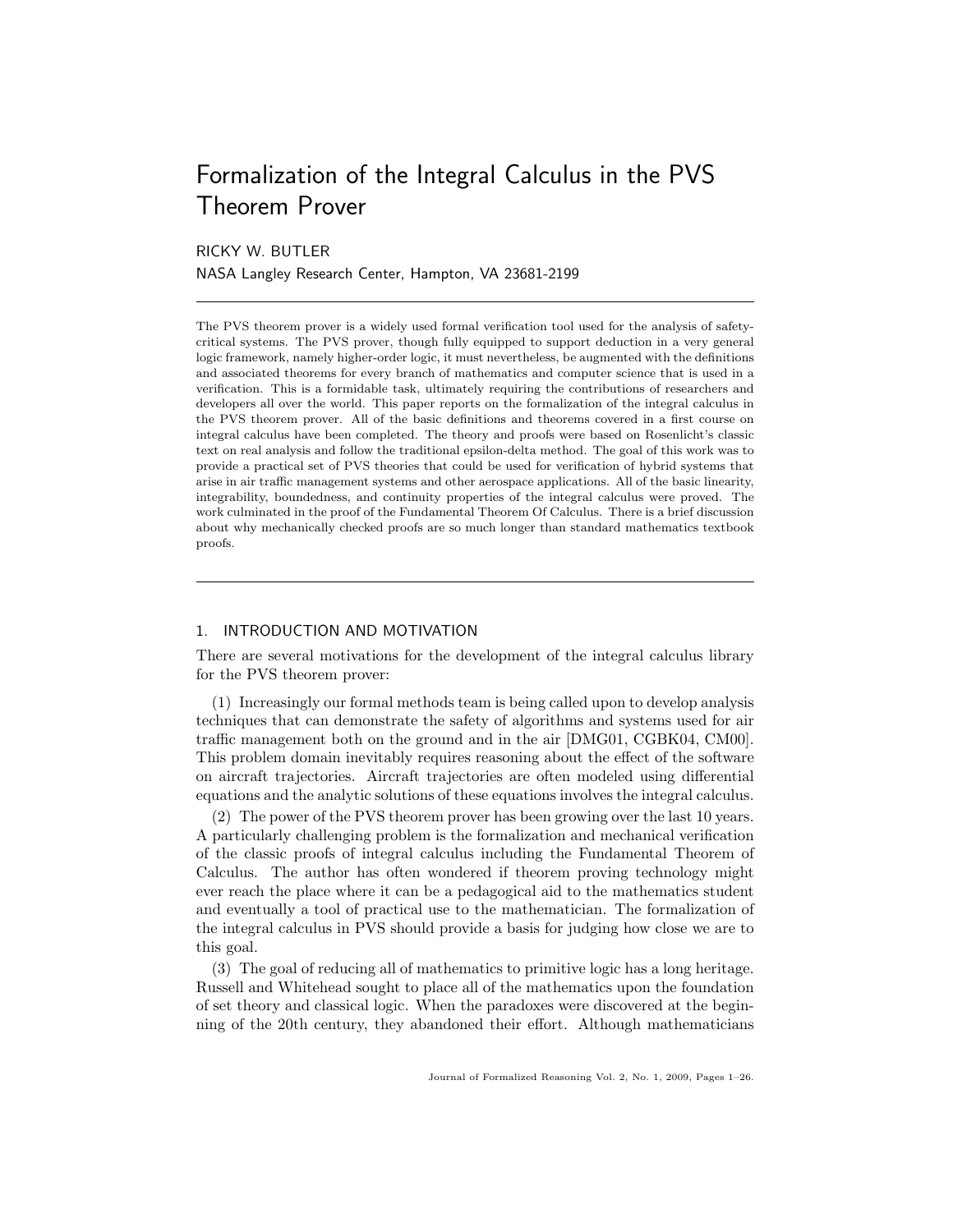have not demonstrated much interest in continuing the Russell and Whitehead program, computer scientists have[QED04].

The Lebesgue integral has been formalized in the Isabelle/Isar theorem prover [Ric03] and the Gauge Integral in Isabelle/HOL as well [Fle00]. Harrison describes the development of the theory of integration in the HOL theorem prover in [Har98]. L. Cruz-Filipe developed a constructive theory of analysis in the Coq theorem prover in his Ph.D dissertation [CF04]. Here, we are providing the mathematical foundations for classic Riemann Integral in the PVS theorem prover. This work uses and extends the work done by Bruno Dutertre [Dut96]. He developed the first version of the PVS analysis library which provided definitions and properties of limits, derivatives, and continuity. This work develops the theory of integration through the Fundamental Theorem of Calculus.

In this paper I will provide a summary of the formalization and a few illustrations of the mechanical proofs to emphasize the difference between the rigorous proofs provided by Rosenlicht [Ros68] in his classic text and a mechanically checked proof in PVS [ORS92, SOR93]. The PVS theories and proofs are available at NASA Langley's formal methods web site  $<sup>1</sup>$ .</sup>

# 2. A QUICK INTRODUCTION TO PVS SYNTAX

The PVS specification language is basically a typed higher-order logic. A specification is constructed from predefined and user-defined types and expressions and functions over these types. The predefined types include booleans, reals, integers, rationals, etc. From these, other types can be constructed using function, record and tuple type constructions. The following is a typical type construction:

range: TYPE = {i: int | 25 < i < 35}

This declares a new type range which contains all of the integers strictly between 25 and 35. A record type is constructed as follows

$$
\begin{aligned}\n &\text{rectype: TYPE} = [\texttt{\#} \quad \text{field1: real}, \\
 &\quad \text{field2: int} \\
 &\quad \texttt{\#}]\n \end{aligned}
$$

A variable r of type rectype could be declared as follows

r: VAR rectype

The second field of this record can be accessed as follows:  $\mathbf{r}'$  field2.

Function declarations are central to PVS specifications. The following is a typical function declaration

 $f(x: real, y: real): nonneg\_real = sqrt(x*x + y*y)$ 

The function f is a function of two real variables. It returns a non-negative real number equal to the square root of the sum of the squares of these variables. It is defined using another previously defined function: sqrt.

Types, function declarations, and theorems are collected together in PVS theories which are structured as follows:

<sup>1</sup>http://shemesh.larc.nasa.gov

Journal of Formalized Reasoning Vol. 2, No. 1, 2009.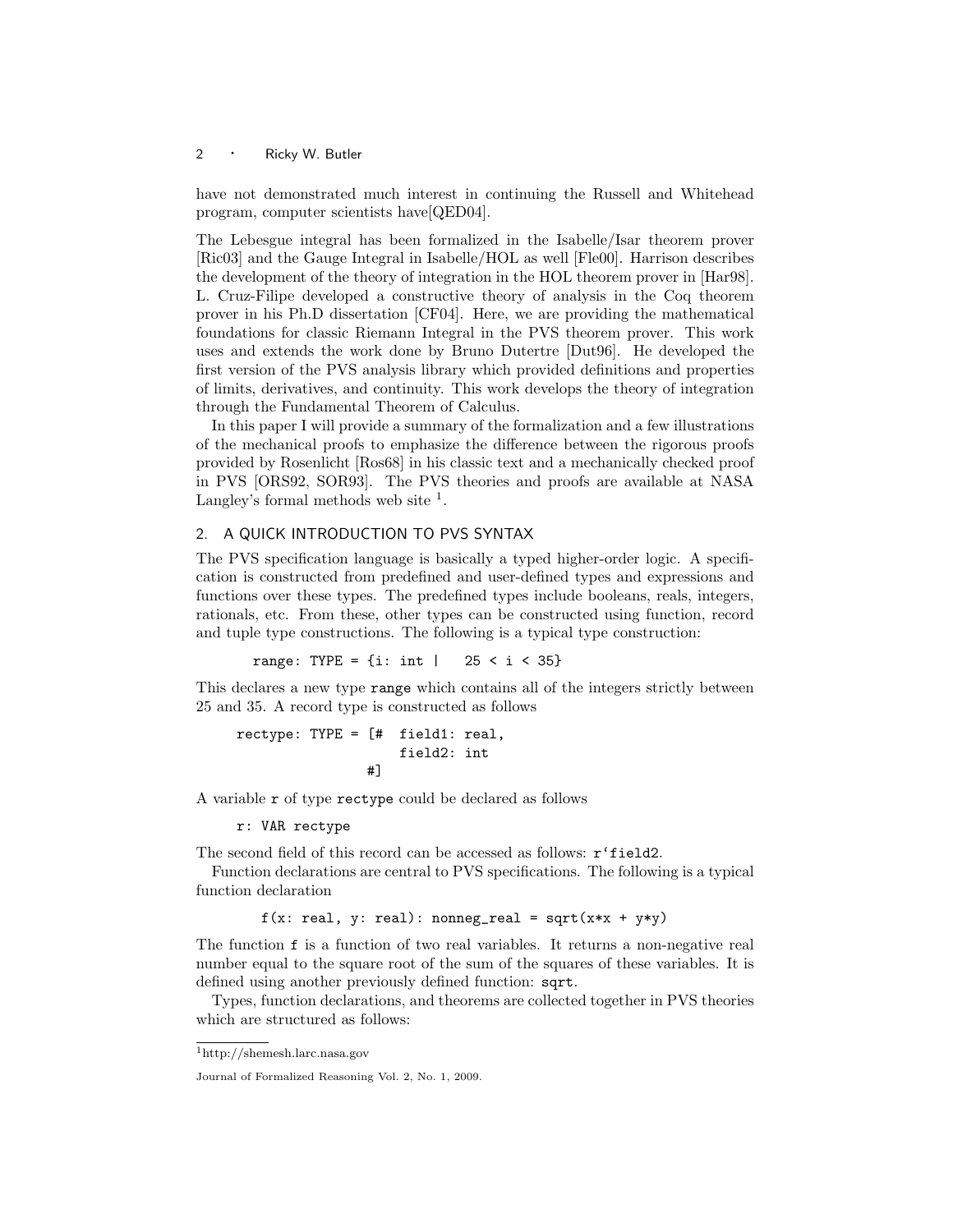```
theory_name [T: TYPE FROM real]: THEORY
BEGIN
    ASSUMING
      ...
    ENDASSUMING
...
END theory_name
```
This theory is parameterized by a type T which is a subtype of real. Theories can be imported and used in other theories. In the formalization of the integral calculus all of the theories were declared over an arbtrary subtype of the reals with the restriction that the sub-type was connected and had more than one element. This was accomplished using the assuming clause

```
ASSUMING
  connected_domain : ASSUMPTION
    FORALL (x,y: T), (z: real): x \le z AND z \le y IMPLIES T<sub>pred</sub>(z)not_one_element : ASSUMPTION
    FORALL (x: T): EXISTS (y: T): x /= yENDASSUMING
```
The modular theory structure of PVS helps the user manage a large specification.

# 3. RIEMANN INTEGRAL

We begin our formalization of the integral with the definition of a partition.

#### 3.1 Definition of Partition

Rosenlicht defines a partition as follows:

Definition 3.1. Let  $a, b \in \mathbb{R}, a < b$ . By a partition of the closed interval [a, b] is meant a finite sequence of numbers  $x_0, x_1, ..., x_N$  such that  $a = x_0 < x_1 < x_2...$  $x_N = b$ .

In PVS a "finite sequence" is a record with two fields:

finite\_sequence: TYPE = [# length: nat, seq: [below[length] -> T] #]

To define a partition we create a predicate subtype of finite sequences with the appropriate properties:

```
integral_def[T: TYPE FROM real]: THEORY
BEGIN
 a,b,x: VAR T
closed_interval(a:T, b:{x:T|a<x}): TYPE = { x | a <= x AND x <= b}
 partition(a:T,b:\{x:T|a<x\}): TYPE =
           {fs: finite_sequence[closed_interval(a,b)] |
                Let N = length(fs), xx = seq(fs) IN
                   N > 1 AND xx(0) = a AND xx(N-1) = b AND
                    (FORALL (ii: below(N-1)): xx(ii) < xx(ii+1))
```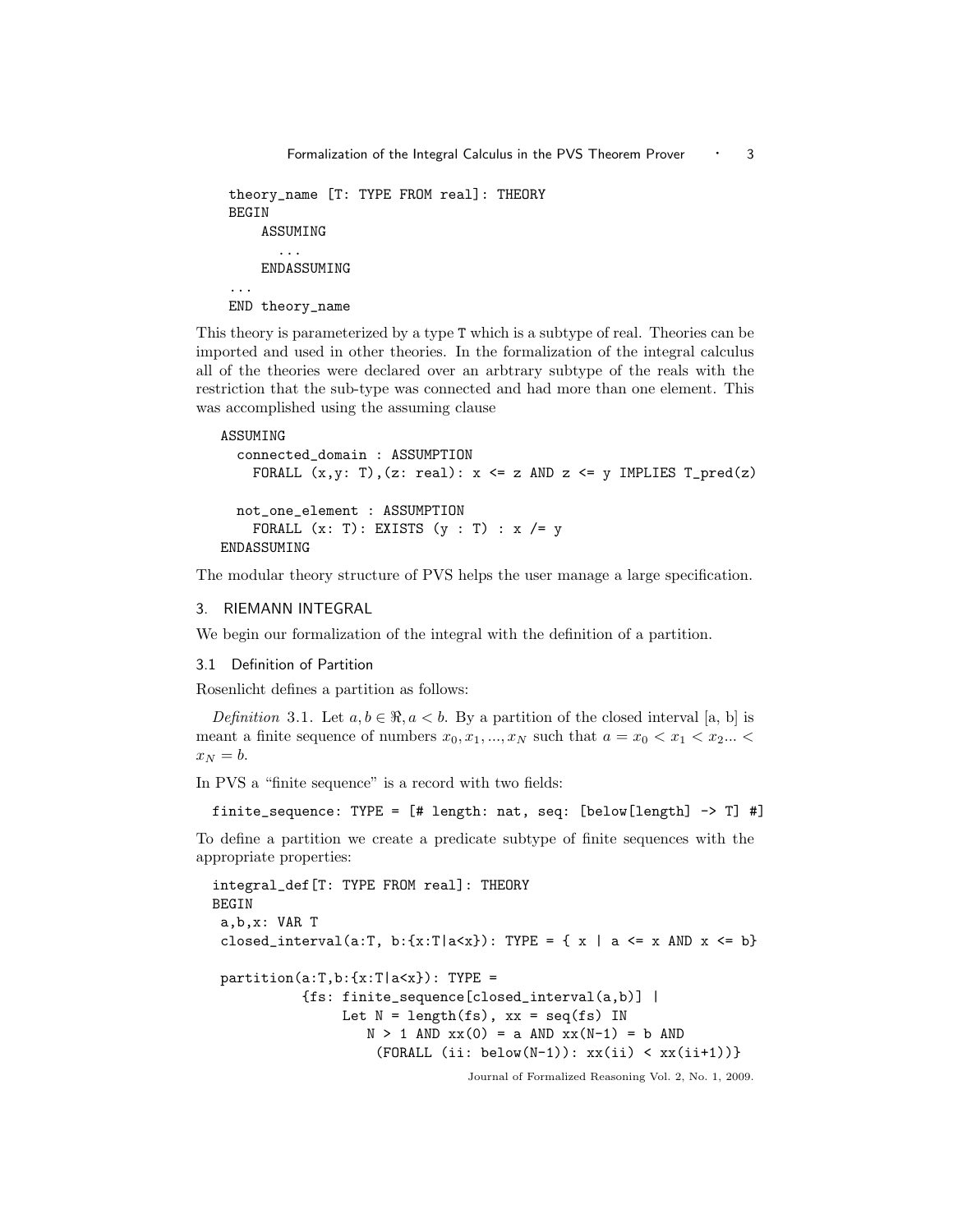The width of this partition is defined by Rosenlicht as follows:

$$
max{x_i - x_{i-1} : i = 1, 2, ..., N}
$$

In PVS we have:

```
width(a:T, b:\{x:T|a<x\}, P: partition(a,b)): posreal =
                     max({ l: real | EXISTS (ii: below(length(P)-1)):
                              1 = \text{seq}(P)(i i + 1) - \text{seq}(P)(i i))
```
In PVS it is necessary to include the endpoints of the interval  $[a, b]$  as the first arguments of width. Note the convenience of  $max\{x_i - x_{i-1} : i = 1, 2, ..., N\}$ compared to the PVS formalization. In the PVS definition, there is an existential quantifier which is hidden by the traditional notation.

# 3.2 Definition of Riemann Sum

Definition 3.2. If f is a real-valued function on  $[a, b]$  by a Riemann sum for f corresponding to the given partition is meant a sum

$$
\sum_{i=1}^{N} f(x'_i)(x_i - x_{i-1})
$$

where  $x_{i-1} \le x'_i \le x_i$  for each  $i = 1, 2, ..., N$ .

This is illustrated in figure 1 where the  $x_i'$  values are indicated by the dashed lines.



Fig. 1. Riemann Integral

Originally the following erroneous formalization was attempted:

```
Riemann\_sum(a:T,b:\{x:T|a\leq x\},P:partition(a,b),f:[T->real]): real =
         LET xx = seq(P), N = length(P)-1 IN
         sigma[upto(N)](1,N,(LAMBDA (n: upto(N)):
                     f(x_in(xx(n-1),xx(n)))*(xx(n)-xx(n-1))))
```
using sigma from the reals library and defining x\_in as

 $x_in(aa:T, bb: {x:T|aa {t: T | aa <= t AND t <= bb}$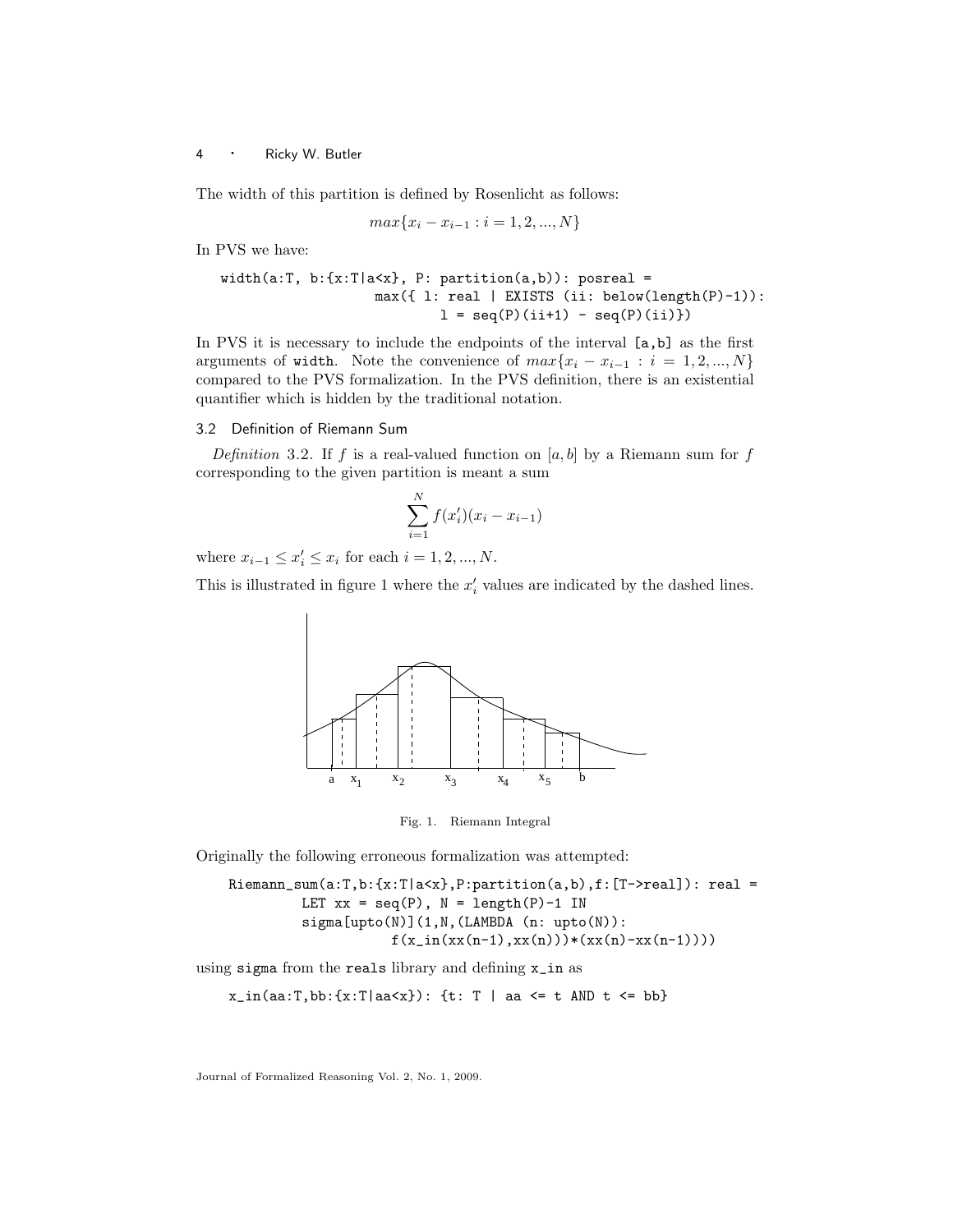The  $x_i$  values are provided by a finite sequence P and the  $x'_i$  values are provided by a function  $x$ <sub>in</sub>. Originally it looked like this would be a nice short-cut for picking an arbitrary  $x_i'$  in a subinterval, that is, by merely constraining the function to return an unspecified number between aa and bb. But, there are two problems with this formulation, one minor and one serious. First, it will not typecheck (unprovable typecheck condition (TCC)) because the typechecker does not know that the sigma function will not evaluate  $xx(n)$  outside of the range 1 to N. The value of  $n-1$  in  $xx(n-1)$  will actually never go negative, but the PVS typechecker has no way of knowing this. This is easily repaired by surrounding the x\_in expression with an IF  $n > 0$  THEN  $x_in$ ... ELSE 0 ENDIF test. Second, the function  $x_in$ , which provides the value of  $x_i'$  on which **f** is evaluated, is seriously deficient. Although it is in some sense arbitrary, there is no real quantifier here. The function x\_in returns one unspecified value between aa and bb, but that is not the same thing as a quantification. The proof of the integral split theorem requires that we quantify over all possible values of  $x_i'$  between each of the subintervals; see section 5 for more details. Thus, it was necessary to define the following more general predicate to specify the selection of the  $x_i'$  values:

```
xis?(a:T,b:\{x:T|a<x\}, P:partition(a,b))(fs: [below(length(P)-1) \rightarrow closed_interestval(a,b)]): bool =(FORALL (ii: below(length(P)-1)):
                   P(i) \leq f_S(i) AND f_S(i) \leq P(i+1)
```
Given a sequence of x values, this predicate is true iff the  $i$ th value in the sequence is contained in the ith subinterval of the partition.

Now we can define a Riemann sum as follows:

```
Rie_sum(a:T,b:{x:T|a<x},P:partition(a,b),
               xis: (xis?(a,b,P)),f:[T->real]): real =
               LET N = length(P)-1 IN
      sigma[below(N)](0,N-1,(LAMBDA (n: below(N)):
                                    (P(n+1) - P(n)) * f(xis(n))))
```
We note that the fourth parameter x is provides the values of  $x_i'$  on which the height of each rectangle can be calculated:  $f(x_i')$ . This xis sequence of values is a parameter to this function. We can now quantify over an arbitrary sequence of values as follows:

Riemann\_sum?(a:T,b:{x:T|a<x},P:partition(a,b),  $f:[T->real])$  (S:real): bool = (EXISTS (xis:  $(xis?(a,b,P))$ ): LET  $N = length(P)-1$  IN  $S = Rie_sum(a, b, P, xis, f))$ 

# 3.3 Definition of Riemann Integral

Maxwell Rosenlicht provides the following definition of an integral:

Definition 3.3. Let  $a, b \in \mathbb{R}, a < b$ . Let f be a real-valued function on [a, b]. We say that f is Riemann integrable on [a,b] if there exists a number  $A \in \mathbb{R}$  such that, for any  $\epsilon > 0$ , there exists a  $\delta > 0$  such that  $|S - A| < \epsilon$  whenever S is a Riemann sum for f corresponding to any partition of [a, b] of width less than  $\delta$ . In this case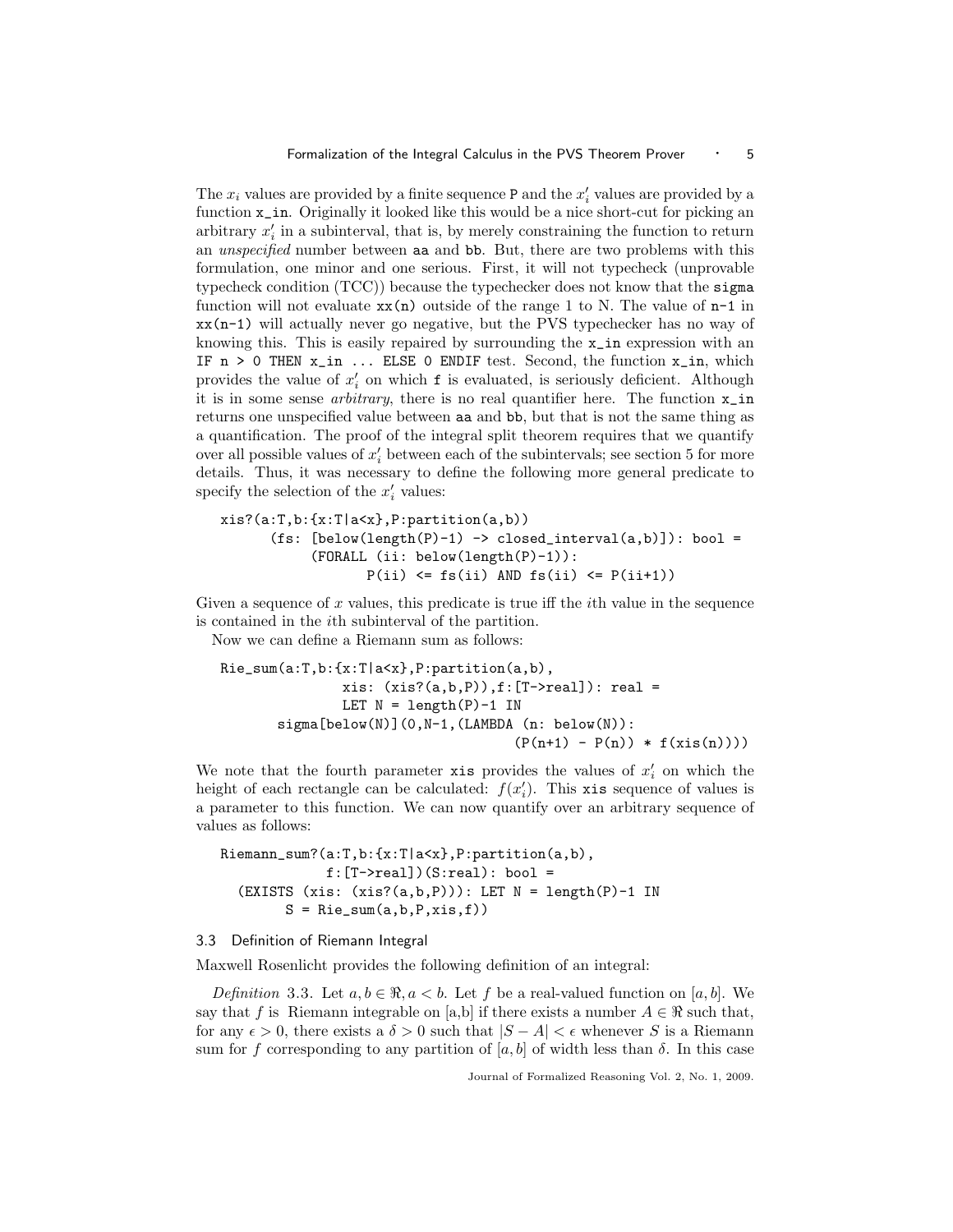A is called the Riemann Integral of  $f$  between  $a$  and  $b$  and is denoted

$$
\int_{a}^{b} f(x) \, dx
$$

In other words, in order to establish that  $\int_a^b f(x) dx = A$ , we must show that for any given  $\epsilon$  there exists a  $\delta$  and a real number A such that no matter how we partition the interval, if the width of that partition is less than  $\delta$  and S is a Riemann sum corresponding to that partition, we have  $|S - A| < \epsilon$ .

We begin the formulation of the Riemann integral, by defining the following predicate:

```
integral?(a:T,b:\{x:T|a<x\},f:[T->real],S:real): bool =(FORALL (epsi: posreal): (EXISTS (delta: posreal):
                 (FORALL (P: partition(a,b)):
                     width(a,b,P) < delta IMPLIES
                        (FORALL (R: (Riemann_sum?(a,b,P,f))):
                             abs(S - R) < epsi)))
```
From this definition we can construct a predicate integrable? and a function integral which is defined on integrable? functions:

```
integrable?(a:T,b:\{x:T|a<x\},f:[T->real]):bool =(EXISTS (S: real): integral?(a,b,f,S))
```

```
integral(a:T,b:\{x:T|a< x\}, ff: { f | integrable? (a,b,f) }\):{S: real | integral?(a,b,ff,S)}
```
The uniqueness of the integral was demonstrated in the proof of

```
integral_unique: LEMMA a < b AND
   integral?(a,b,f,A1) AND
   integral?(a,b,f,A2)
      IMPLIES A1 = A2
```
Thus, the return type of the function integral consists of only one possible value. From this we can easily prove

```
integral_def: LEMMA a < b IMPLIES
    ( (integrable?(a,b,f) AND integral(a,b,f) = s)
           IFF integral?(a,b,f,s) )
```
Next, we eliminate the restriction that  $a \leq b$ , as follows:

```
Integrable?(a:T,b:T,f:[T->real]): bool = (a = b) OR
    (a < b AND integrable?(a,b,f)) OR
    (b < a AND integrable?(b,a,f)Integrable_funs(a,b): TYPE = { f | Integrable?(a,b,f) }Integral?(a:T,b:T,f:[T->real],S:real): bool =
    (a = b AND S = 0) OR (a < b AND integral?(a,b,f,S)
```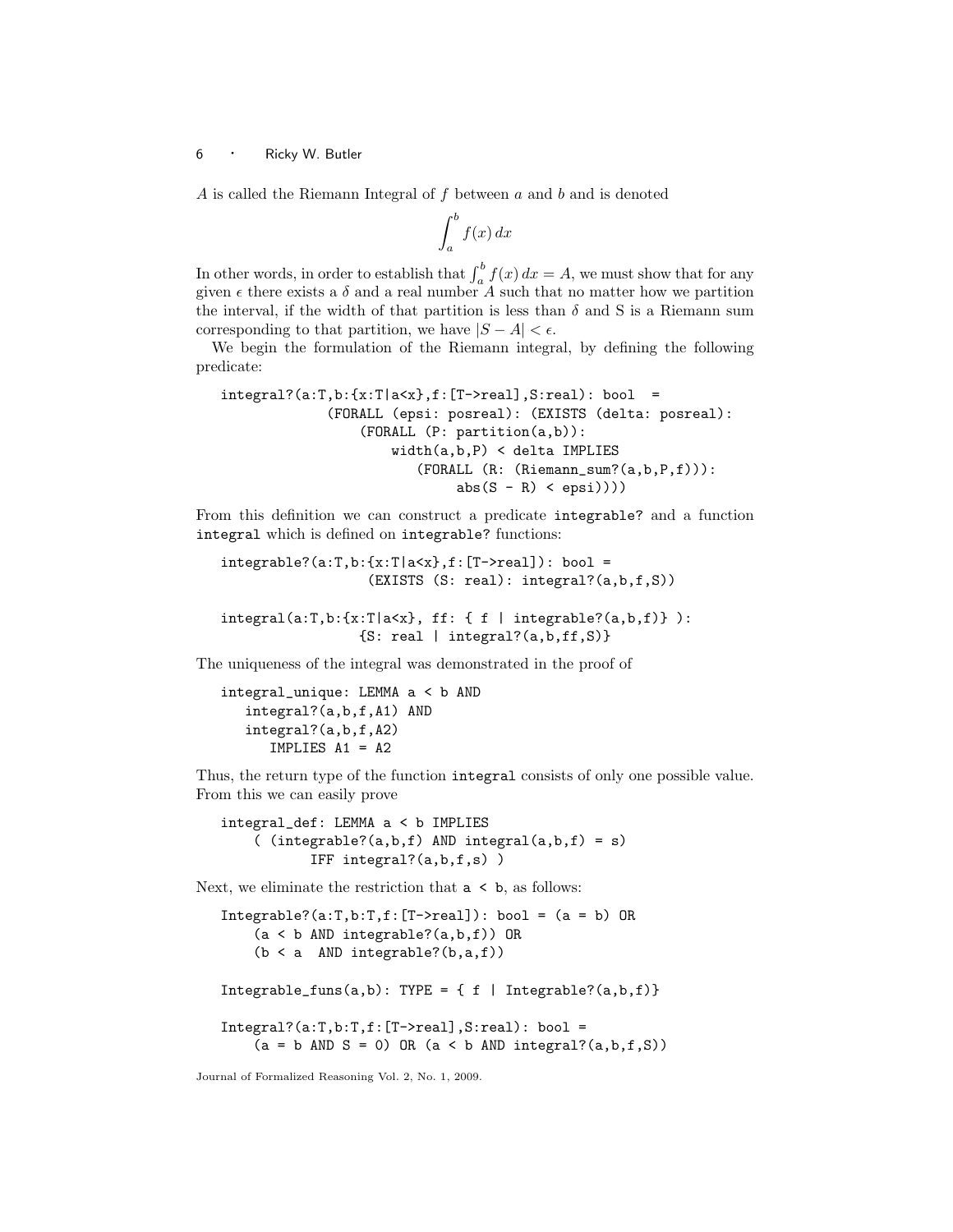```
Integral(a:T,b:T,f:Integrable\_funs(a,b)): real =
   IF a = b THEN 0ELSIF a < b THEN integral(a,b,f)
   ELSE -integral(b,a,f)
   ENDIF
```
The names were capitalized to distinguish these functions from the more restricted ones.

All of the proofs were straight-forward. The total number of proof commands were just a little over 500 in number, including all of the typecheck condition proofs. The only long proof was integral\_unique which required 102 proof steps.

# 4. LINEARITY PROPERTIES

Following Rosenlicht, the first properties of the integral that were proved were the linearity properties:

```
integral_const_fun: LEMMA a < b IMPLIES
   integrable?(a,b,const_fun(D))
   AND integral(a, b, const_fun[T](D)) = D*(b-a)integral_scal: LEMMA a < b AND integrable?(a,b,f) IMPLIES
   integrable?(a,b,D*f) AND integral(a,b,D*f) = D*integral(a,b,f)
integral_sum: LEMMA a < b AND
   integrable?(a,b,f) AND integrable?(a,b,g) IMPLIES
      integrable?(a,b,(LAMBDA x: f(x) + g(x))) AND
      integral(a,b,(LAMBDA x: f(x) + g(x))) =integral(a,b,f) + integral(a,b,g)
integral_diff: LEMMA a < b AND
   integrable?(a,b,f) AND integrable?(a,b,g) IMPLIES
      integrable?(a,b,(LAMBDA x: f(x) - g(x))) AND
      integral(a, b, (LAMBDA x: f(x) - g(x))) =integral(a,b,f) - integral(a,b,g)
```
These properties were then used to prove that non-negative functions have nonnegative integrals:

```
integral_ge_0: LEMMA a < b AND integrable?(a,b,f) AND
    (FORALL (x: closed-interval(a,b)): f(x) \ge 0) IMPLIES
        integral(a,b,f) \ge 0
```
Size of proofs: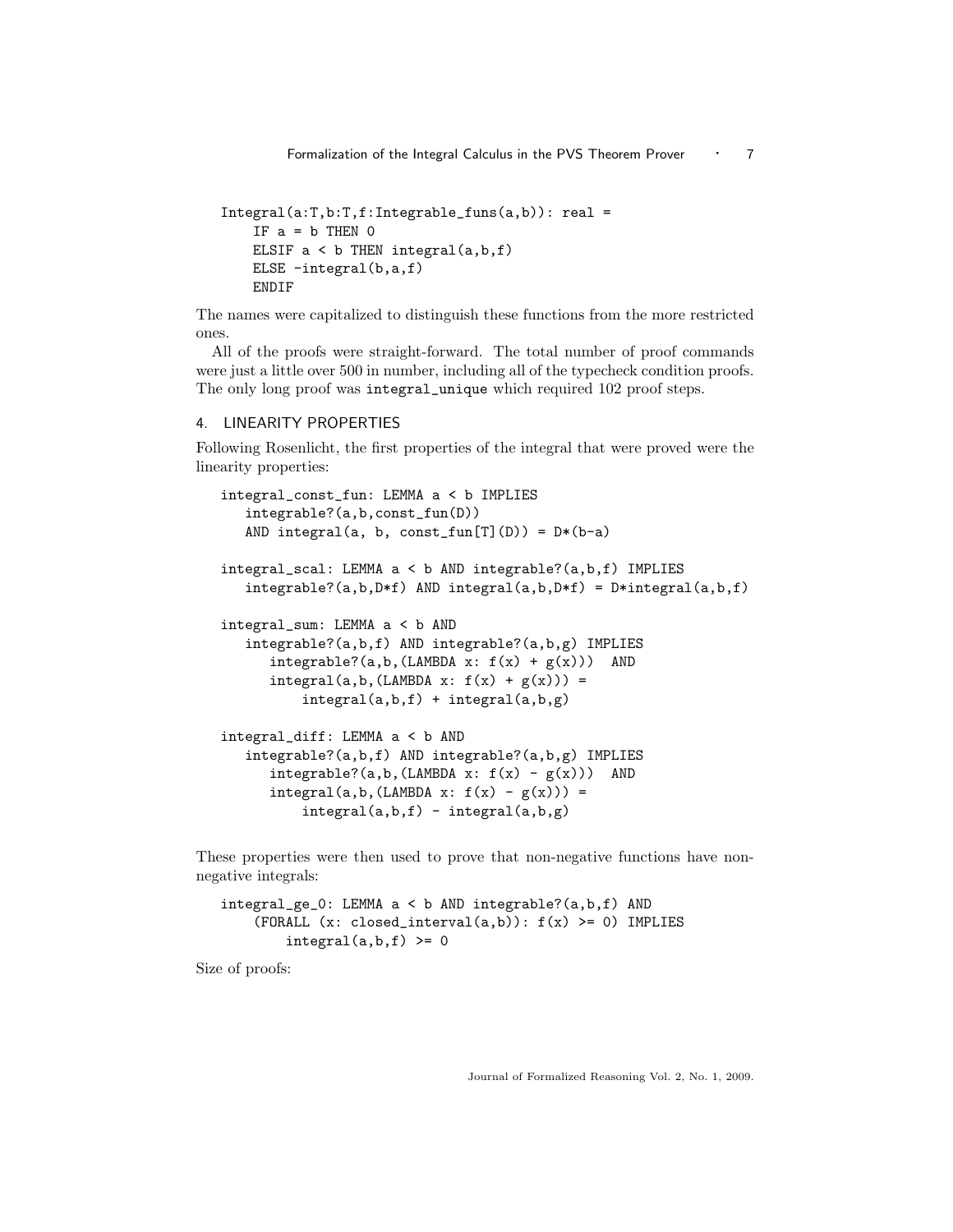| lemma              | Proof Buffer Size |
|--------------------|-------------------|
| integral_const_fun | 35 lines          |
| integral_scal      | 85 lines          |
| integral_sum       | 85 lines          |
| integral_diff      | 37 lines          |
| integral_ge_0      | 94 lines          |

All of these proofs were easy. However the following simple property (example 2 on page 114 of Rosenlicht):

```
integral_jmp: LEMMA a < b AND a \le z AND z \le b AND f(z) = cc AND
    (FORALL x: x /= z IMPLIES f(x) = 0) IMPLIES
        integrable?(a,b,f) AND integral(a,b,f) = 0
```
required 602 proof lines. Lemmas integral\_sum and integral\_jmp were then used to prove the following lemma in 36 steps:

```
integral_chg_one_pt: LEMMA a < b IMPLIES
    FORALL y: a \leq y AND y \leq b AND integrable?(a,b,f)
       IMPLIES integrable?(a, b, f WITH [(y) := yy]) AND
               integral(a,b,f) = integral(a,b,f WITH [y) := yy])
```
which shows that if you change a function at one point, then its integral does not change.

The proof of the Cauchy Criterion (named Lemma 1 on page 118 of Rosenlicht) required 338 PVS proof lines:

```
integrable_lem: THEOREM a < b IMPLIES
     (integrable?(a,b,f) IFF
        (FORALL (epsi: posreal): (EXISTS (delta: posreal):
             (FORALL (P1,P2: partition(a,b)):
               width(a,b,P1) < delta AND
               width(a,b,P2) < delta IMPLIES
               (FORALL (RS1: (Riemann_sum?(a,b,P1,f)),
                        RS2: (Riemann_sum?(a,b,P2,f))):
                   abs(RS1 - RS2) < epsi(1))
```
This was Rosenlicht's first major building block for the more difficult theorems. His next step was to develop the necessary apparatus to integrate step functions.

# 5. STEP FUNCTIONS AND THE INTEGRAL SPLIT THEOREM

Establishing the key properties for integrals involving step functions proved more difficult than was expected. Surprisingly, some of the most difficult challenges occurred in places where visually the proofs were easy to see.

The first step was to provide a definition for a step function. This was accomplished by exploiting the machinery we had already constructed for partitions. We define a predicate that returns true iff the function is constant on the sub-intervals of the partition:

```
step_function_on?(a:T,b:{x:T|a<x},f:[T->real],
                 P: partition[T](a,b): bool =
```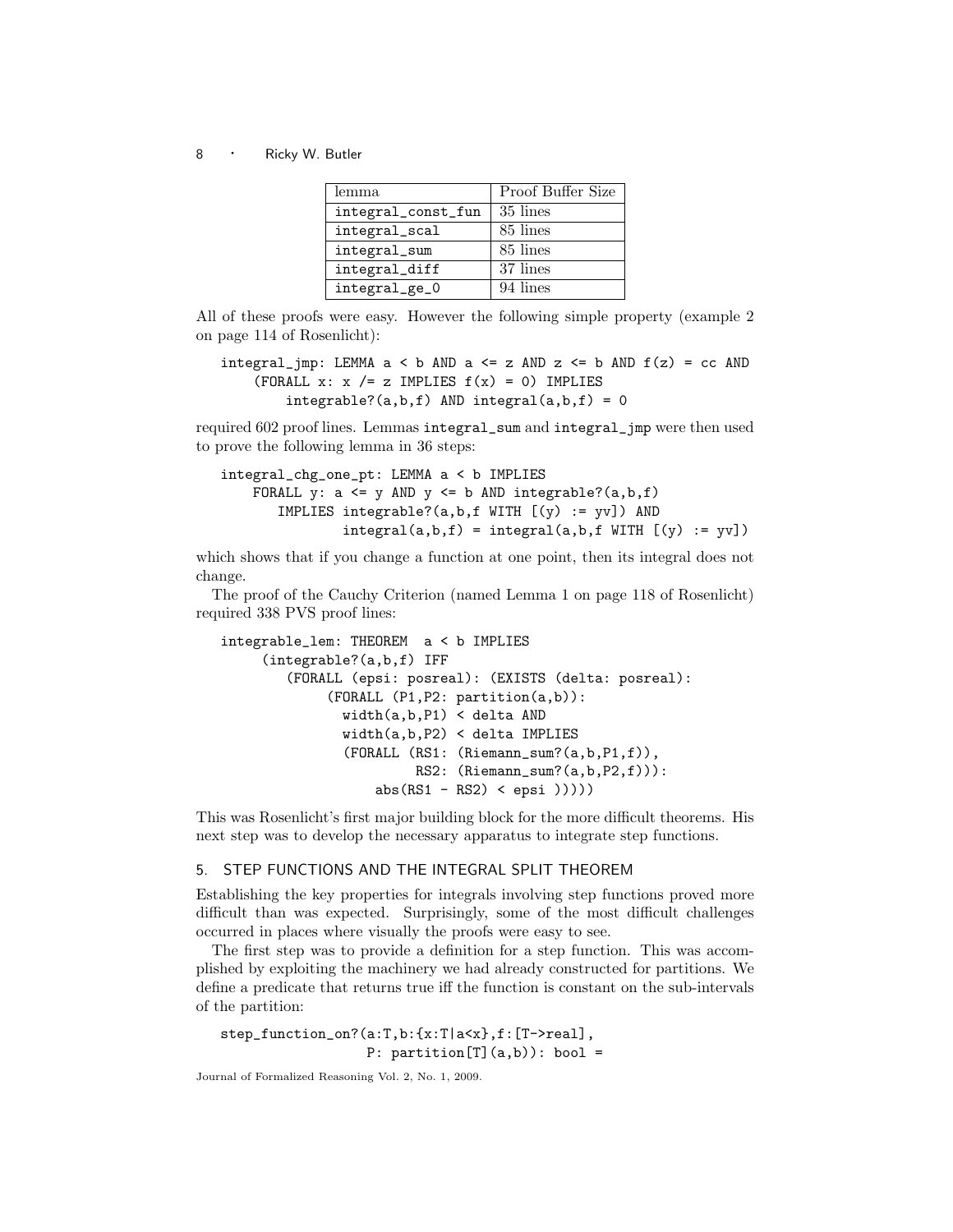Formalization of the Integral Calculus in the PVS Theorem Prover • 9

```
Let N = length(P), xx = seq(P) IN
    (FORALL (ii: below(N-1)): (EXISTS (fv: real):
    (FORALL (x: open_interval[T](xx(ii),xx(ii+1))):
         f(x) = f(y))
```
Then we define a "step function" to be a function for which there exists a partition for which step\_function\_on? holds:

```
step_function?(a:T,b:{x:T|a<x},f:[T -> real]): bool
     = (EXISTS (P: partition(a,b)): step_function_on?(a,b,f,P))
```


The first step function that was solved was the simple "square wave":

```
Example_3: LEMMA a \le x1 AND x1 \le xh AND xh \le b AND
    (FORALL z: (IF x1 < z AND z < xh THEN f(z) = 1ELSE f(z) = 0 ENDIF))
        IMPLIES integrable?(a,b,f) AND
                integral(a,b,f) = xh-xl
```
This was example 3 on page 114. The proof of this lemma in Rosenlicht's text was 27 lines, the PVS proof was surprisingly difficult requiring 640 steps.

By showing that a step function is equivalent to a finite sum of these square wave functions, Rosenlict's Lemma 2 (page 119) was proved:

Lemma 5.1. A step function is integrable. In particular, if  $x_0, x_1, ..., x_n$  is a partition of the interval [a, b], if  $c_1, ..., c_n \in \Re$  and if  $f : [a, b] \longrightarrow \Re$  is such that  $f(x) = c_i$ , if  $x_{i-1} < x < x_i$  for  $i = 1, ..., n$ , then

$$
\int_{a}^{b} f(x) dx = \sum_{i=1}^{n} c_i (x_i - x_{i-1})
$$

In PVS we have:

```
step_function_integrable?: LEMMA
   a < b AND step_function?(a,b,f) IMPLIES integrable?(a,b,f)
step_function_on_integral: LEMMA a < b IMPLIES
   FORALL (P: partition[T](a,b)):
   step_function_on?(a,b,f,P) IMPLIES
      integral(a,b,f) =LET N = length(P) IN
```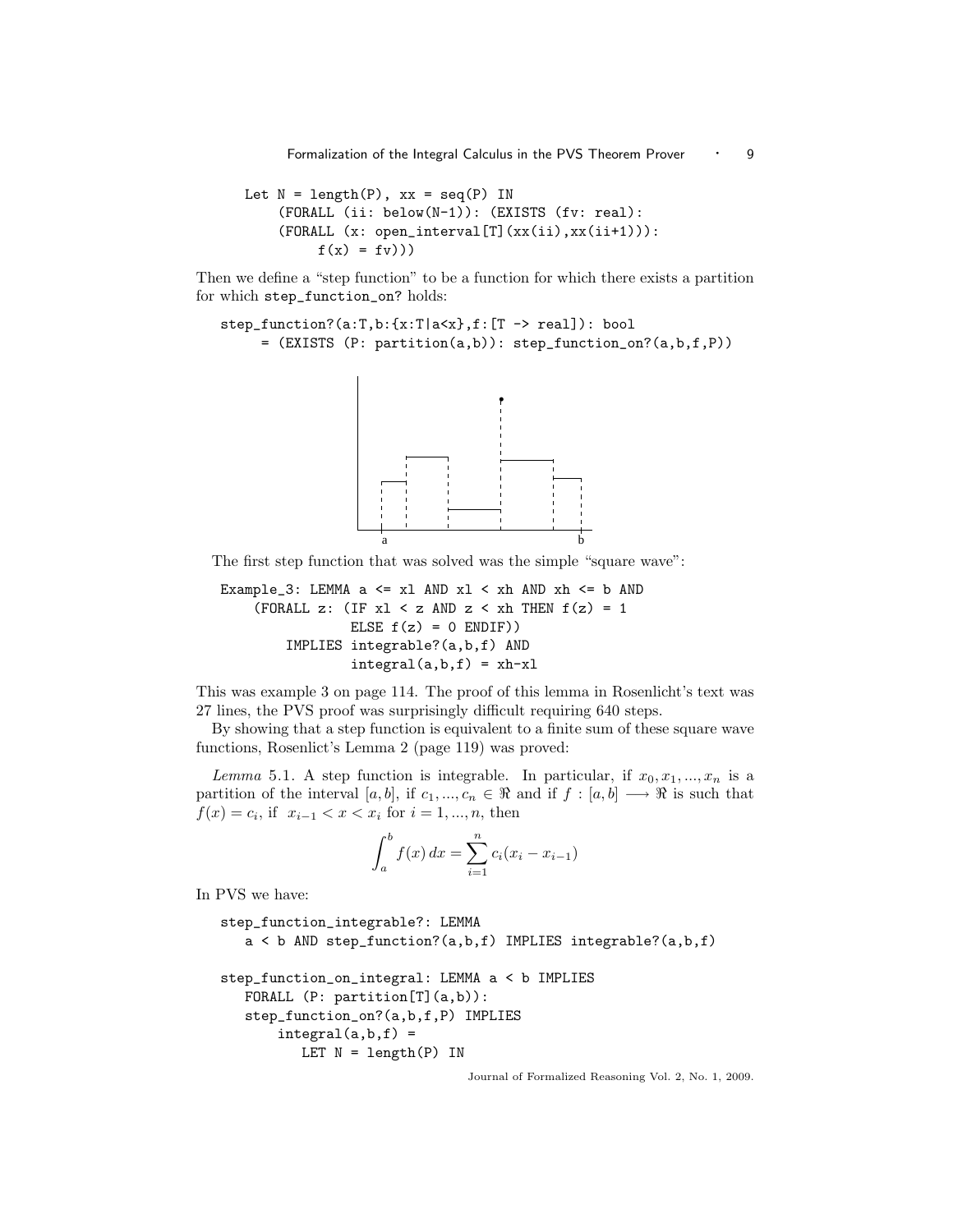$$
sigma(0,N-2,(LAMBDA (i: below(N-1)): val_in(a,b,P,i,f)*(P(i+1) - P(i)))) ;
$$

where  $val_in(a,b,P,i,f)$  is just the value of f in the *i*th section of the partition P. In PVS this was defined as follows:

```
pick(a:T,b:\{x:T|a<x\}, (P: partition[T](a,b)), j: below(length(P)-1)):{t:T | seq(P)(j) < t AND t < seq(P)(j + 1)} =
          choose({t:T | seq(P)(j) < t AND t < seq(P)(j + 1)})
```

```
val_in(a:T,b:{x:T|a<x},(P: partition[T](a,b)),
       j: below(length(P)-1),f): real
    = f(pick(a,b,P,j))
```
Establishing step\_function\_on\_integral required the proof of 8 supporting lemmas and over 2500 proof steps.

The next key result proved in Rosenlicht is the following proposition from page 120:

Lemma 5.2. : The real-valued function f on the interval  $[a, b]$  is integrable on [a, b] if and only if for each  $\epsilon > 0$  there exists step functions  $f_1, f_2$  on [a, b] such that

$$
f_1(x) \le f(x) \le f_2(x) \text{ for each } x \in [a, b]
$$

and

$$
\int_{a}^{b} (f_2(x) - f_1(x)) dx < \epsilon
$$

This result, which he simply labeled as a proposition, required  $2\frac{1}{2}$  pages in his book. The PVS proof was accomplished by decomposing the "if and only if" into two subgoals. First the forward direction was established:

```
step_to_integrable: LEMMA a < b AND % Rosenlict pg 120
     (FORALL (eps: posreal):
        (EXISTS (f1,f2: [T -> real]):
           step_function?(a,b,f1) AND step_function?(a,b,f2)
           AND (FORALL (xx: closed_interval(a,b)):
                        f1(xx) <= f(xx) AND f(xx) <= f2(xx))
           AND integrable?(a,b,f2-f1)
           AND integral(a,b,f2-f1) < eps))
    IMPLIES integrable?(a,b,f)
```
This proof was straight-forward and required only 146 PVS proof steps. However, the reverse direction was very difficult. The proof of the reverse direction took about 3 man weeks of effort. First it was necessary to establish that an integrable function is bounded (600 proof steps):

```
integrable_bounded: LEMMA a < b AND % Rosenlicht pg 122
    integrable?(a,b,f)
        IMPLIES bounded_on?(a, b, f)
```
where bounded\_on? $(a, b, f)$  was defined as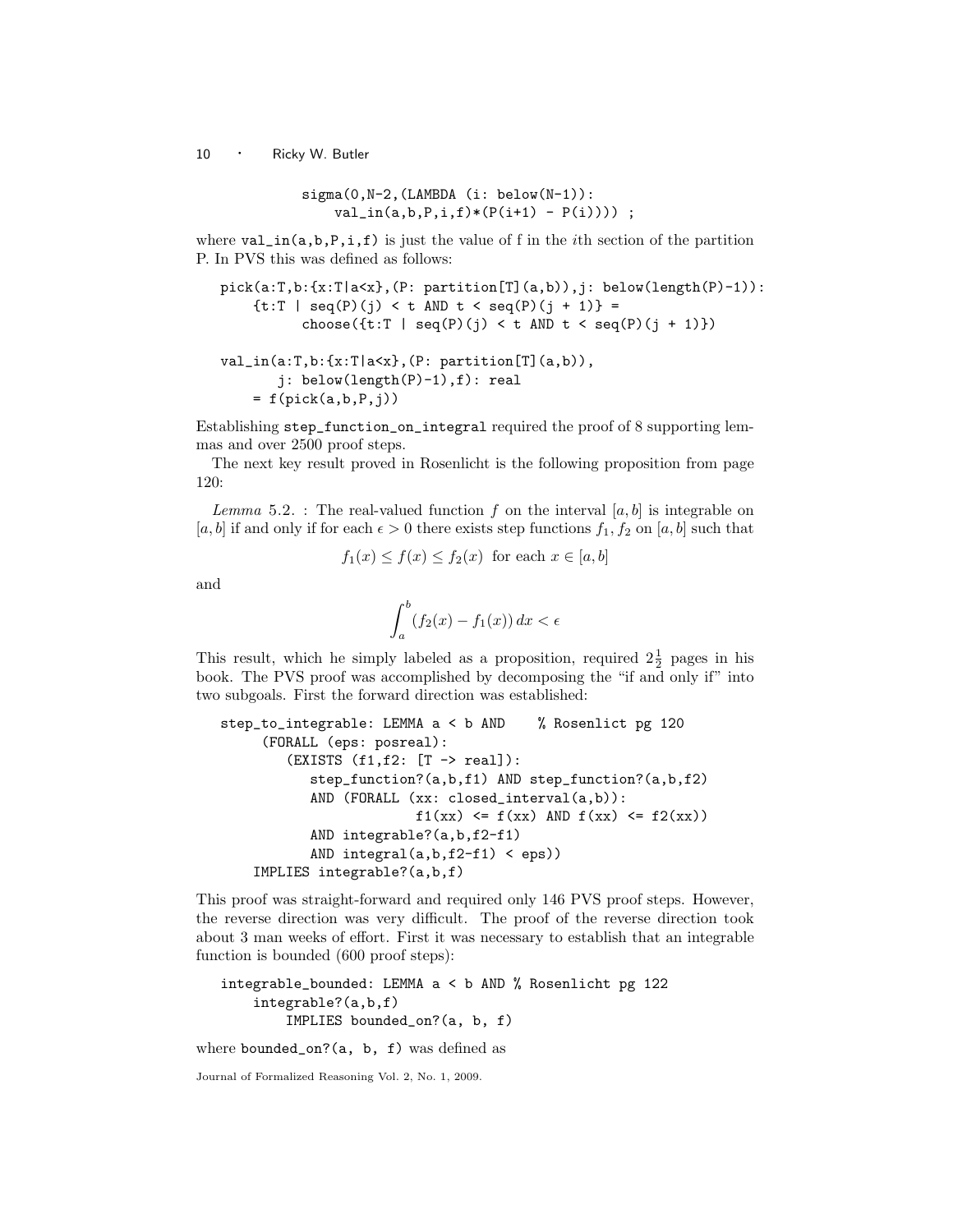bounded\_on? $(a,b,f)$ : bool =  $(EXISTS (B: real)$ :  $(FORMLL (x: closed-interval(a, b)) : abs(f(x)) \leq B))$ 

Then an additional 960 proof steps were necessary to finish the reverse direction. The difficulty here was largely the complexity of the Rosenlicht proof, which involved the construction of the step functions from greatest lower bounds and least upper bounds of the function for each subinterval of the partition. This was followed by some inequality reasoning over summations and then some tricky epsilon-delta reasoning. The PVS decision procedures do not provide any help with the algebraic manipulation of summations. These manipulations must be accomplished by explicitly introducing lemmas about summations (which are higher-order functions in PVS). All of the standard results about summations were available in a previouslydeveloped summations library. Nevertheless, the manipulation in the context of the proof constructions was tedious.

The next main result proved was that a continuous function is integrable (Pg 123 Rosenlicht)

*Theorem* 5.3. If f is a continuous real-valued function on the interval [a, b] then  $\int_a^b f(x) dx$  exists.

The PVS version is:

```
continuous_integrable: LEMMA a < b AND
    (FORALL (x: closed_interval(a,b)): continuous?(f,x))
         IMPLIES integrable?(a,b,f)
```
The proof given in Rosenlicht is 16 lines while the formal PVS proof is over 1200 lines long. See section 7 for discussion of why there is such a large difference between PVS proofs and traditional mathematical rigor.

The integral split theorem was probably the most difficult result to achieve in PVS. Here is its statement in Rosenlicht (page 123):

Theorem 5.4. Let  $a, b, c \in \mathbb{R}, a < b < c$ , and let f be a real-valued function on  $[a, c]$ . Then f is integrable on  $[a, c]$  if and only it is is integrable on both  $[a, b]$  and  $[b, c]$ , in which case

$$
\int_a^b f(x) dx + \int_b^c f(x) dx = \int_a^c f(x) dx
$$

This theorem is easily stated in PVS as follows:

```
integral_split: THEOREM a < b AND b < c AND
    integrable?(a,b,f) AND
    integrable?(b,c,f)
    IMPLIES integrable?(a,c,f) AND
            integral(a,b,f) + integral(b,c,f) = integral(a,c,f)
```
Although the rigorous proof in Rosenlicht was only 2 pages, the PVS proof required the use of 131 lemmas, whose proofs required over 4000 PVS proof commands. As explained in section 3.2, the Riemann sum was originally defined using  $x_in$ :

```
x_in(aa:T, bb: {x:T|aa<x}: : {\text{t}: T | aa &lt;= t AND t &lt;= bb}
```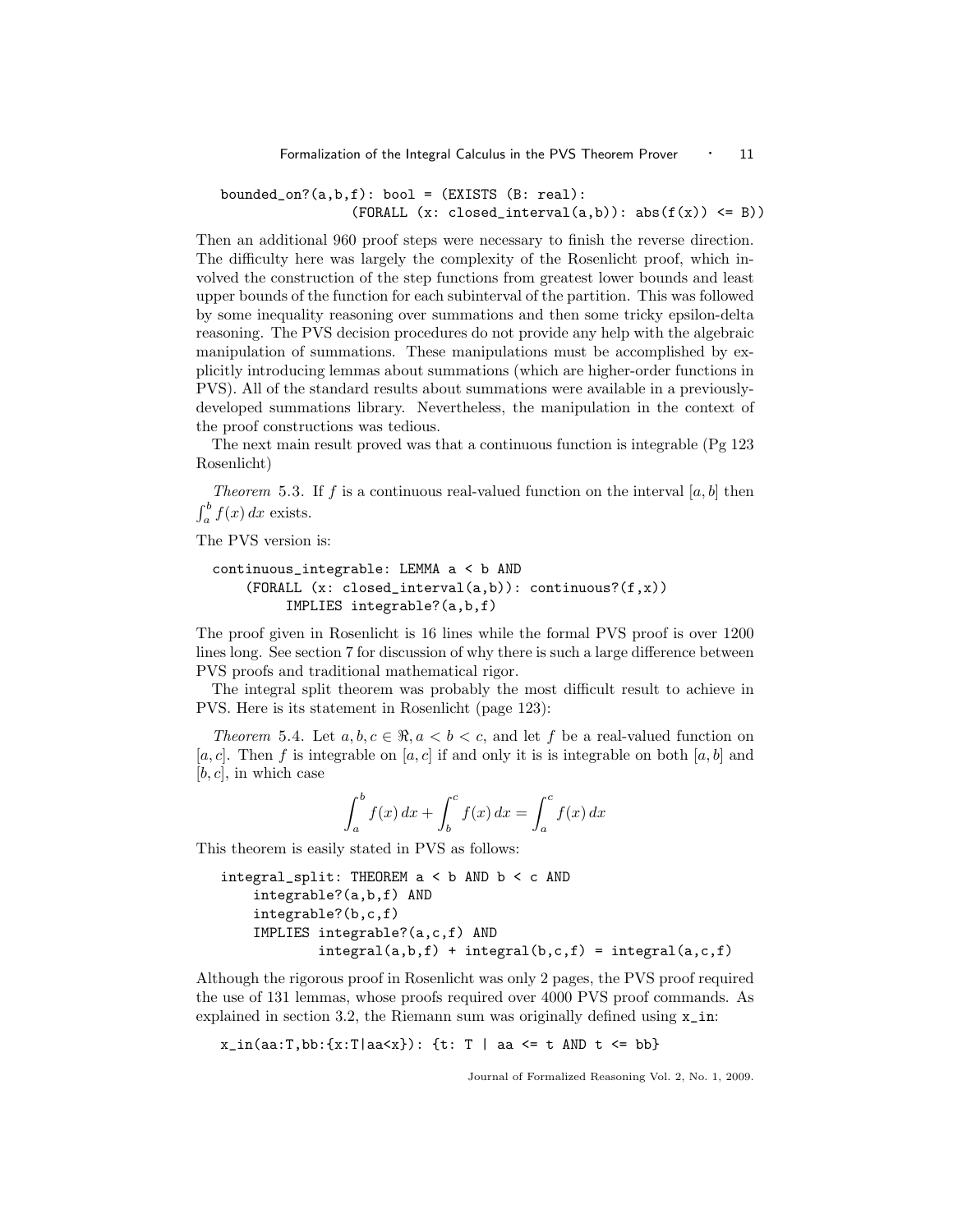to select the  $x_i$ s within each subinterval in the partition. Using this definition all of the theorems were completed except the integral split theorem. In the first version of the library, the integral split theorem was included as an axiom, because the time required to prove this lemma was deemed prohibitive at that time. Using this axiom and the other proven lemmas the fundamental theorem was completed. The library was released with the expectation that this integral split lemma would be proved later.

The first indication of a problem with this definition of a Riemann sum, was in an email from David Lester of Manchester University. He pointed out that this definition does not allow one to establish that an integrable function was bounded. Given an integrable function the goal is to establish that  $f$  is bounded. It is not enough to pick an arbitrary  $x_i$  value in a interval i to compute the height of the rectangle  $f(x_i)$ . One must exploit the fact that no matter what value of  $x_i$  you chose,  $f(x_i)$  is sufficiently small if indeed the function is integrable. This requires explicit quantification of each  $x_i$  for all intervals in the partition. After receiving his email, the definition was revised, and all of the other lemmas were reproved using the new definition, and finally this integral split theorem was also completed. There are now no axioms in this PVS library.

# 6. FUNDAMENTAL THEOREM OF CALCULUS

The culmination of this work was the completion of the Fundamental Theorem of Calculus in the PVS theorem prover. The statement of this theorem in PVS is:

```
fundamental: THEOREM %% Second Form %%
    continuous?(f) AND
    (FORMLL x: F(x) = Integral(a, x, f))IMPLIES derivable?(F) AND deriv(F) = f
```
where derivable? and deriv are defined in the differential calculus part of the analysis library that had been previously developed by Bruno Dutertre of the Royal Holloway & Bedford New College (now at SRI International). These define derivability (i.e. differentiability) and the derivative respectively. The deriv function is only defined on functions of type (derivable?), so this function must be guarded by the derivable? predicate.

The PVS proof chain analyzer reports that the final completed proof of fundamental depends upon 978 proven lemmas and theorems. The following corollaries were also completed:

```
fundamental2: THEOREM
   continuous?(f)
      IMPLIES (EXISTS F: derivable?(F) AND deriv(F) = f)
fundamental3: THEOREM %% First Form %%
   derivable?(F) AND deriv(F) = f AND continuous?(f)
       IMPLIES Integral(a,b,f) = F(b) - F(a)
```
Next the concept of the antiderivative was formulated as follows:

```
antiderivative?(F, f): bool = derivable?(F) AND deriv(F) = f
```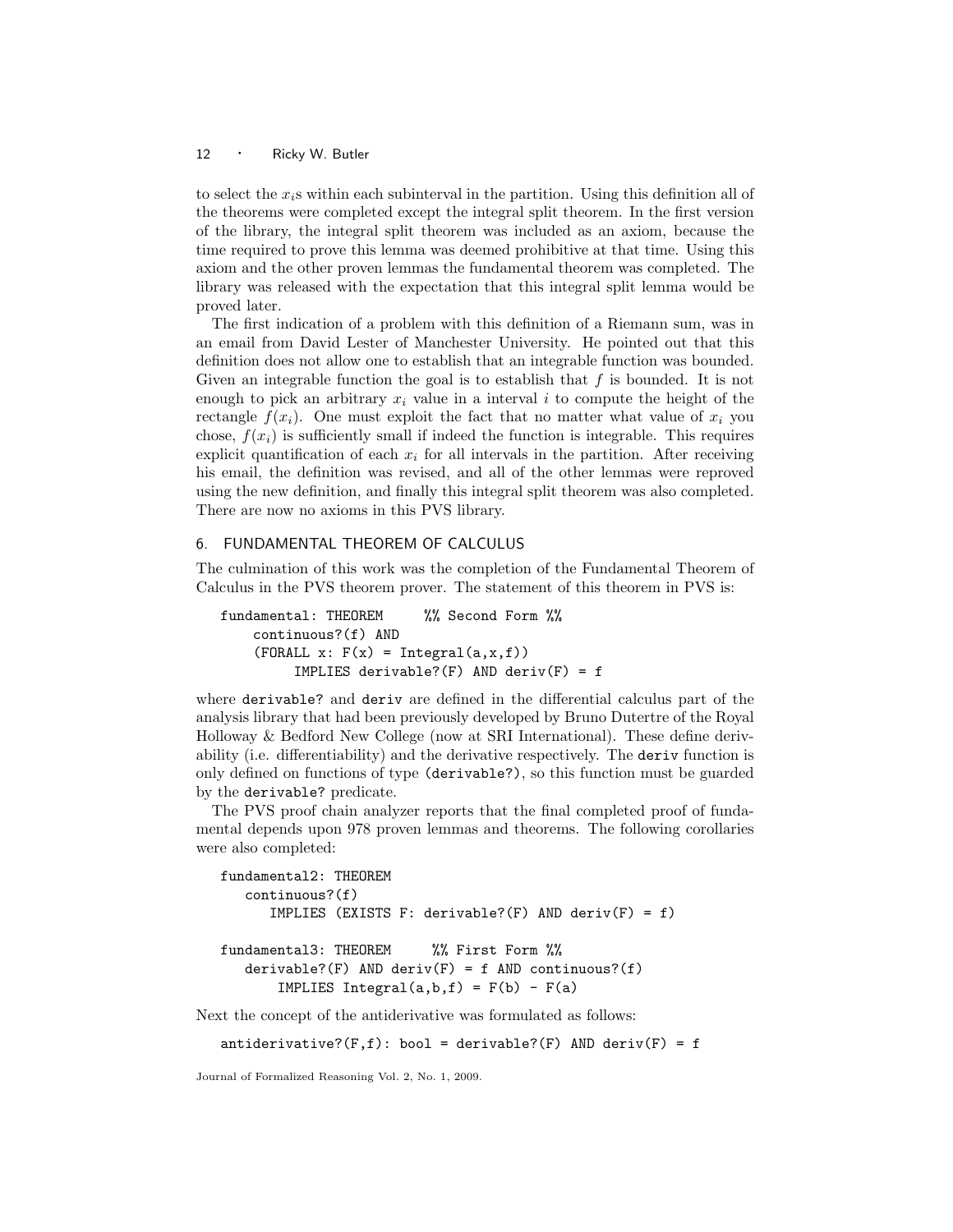antiderivative\_lem: LEMMA antiderivative? $(F, f)$  AND derivable? $(G)$  AND deriv $(G) = f$ IMPLIES (EXISTS  $(c: real): F = G + const\_fun(c)$ )

A functional that returns the antiderivative was also provided:

```
antideriv(f: continuous_fun[T]):
      { gg: [T -> real] | derivable?(gg) AND deriv(gg) = f }
```
# 7. WHY ARE PVS PROOFS SO MUCH LARGER?

Obviously providing a complete script of every formal step of one of the key lemmas in this library would require hundreds of pages and the details would be of no interest to the reader<sup>2</sup>. Furthermore, these proof steps are easily viewed using PVS on our publicly available libraries.

Therefore, I thought it might be of interest to the reader to offer some simple examples of how a completely formal proof differs from the traditional rigorous proof offered in a standard mathematics text. This presentation is in no way comprehensive – it highlights only a fraction of the complexities one faces in a completely formal theorem prover.

# 7.1 Formalizing Partitions

In a classic text book, the following suffices to define a partition of an interval:

 $a = x_0 < x_1 < x_2... < x_N = b$ 

But in a formal system this must be represented as a finite sequence of real numbers:

```
partition(a:T,b:\{x:T|a\leq x\}): TYPE =
          {fs: finite_sequence[closed_interval(a,b)] | .... }
```
Formally,  $x_i$  is  $\text{seq}(P)(i)$  where P is a partition. But that is only a superficial difference. The real problem comes from all of the properties one implicitly knows about these  $x_i$ s:

```
seq(P)(0) = a AND
seq(P)(N-1) = b AND
(FORMLL (ii: below(N-1)): seq(P)(ii) < seq(P)(ii+1))
```
which are defined in the "...." part of the definition above. From  $i < j$  it is obvious that  $x_i < x_j$ , but in PVS whenever one needs this property it has to be brought into the proof manually as a lemma:

```
parts_order: LEMMA
   FORALL (P: partition(a,b), ii,jj: below(length(P))):
        ii < jj IMPLIES seq(P)(ii) < seq(P)(jj)
```
Even the trivial property that if  $a \leq x \leq b$ , then x must be in one of the subintervals, say i, requires the use of the following lemma

<sup>2</sup>A typical proof of say 100 proof steps, produces over 4000 lines of proof trace when each step is replayed.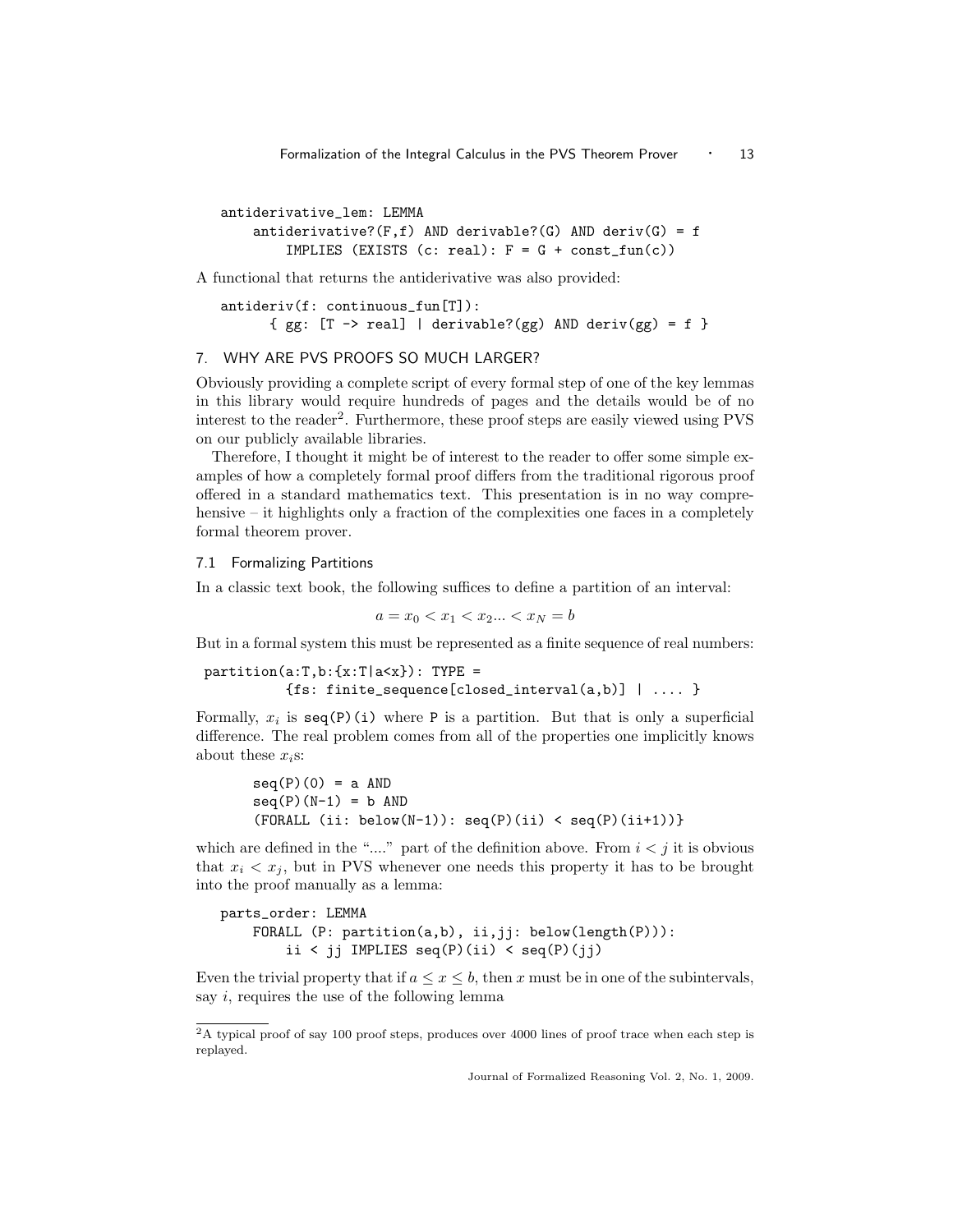```
part_in: LEMMA FORALL (P: partition(a,b)):
    a < b AND a \le x AND x \le bIMPLIES (EXISTS (ii: below(length(P)-1)):
                 seq(P)(ii) \leq x AND x \leq seq(P)(ii+1)
```
which first must be proved by induction. If one needs the trivial property that if x is inside subinterval i, then it is not in another subinterval j, you must bring in the following lemma:

```
parts_disjoint: LEMMA
   FORALL (P: partition(a,b), ii,jj: below(length(P)-1)):
       seq(P)(ii) < x AND x < seq(P)(1 + ii) AND
      seq(P)(jj) < x AND x < seq(P)(1 + jj)IMPLIES
          jj = ii
```
If you have established that something is true for an arbitrary subinterval  $i$ , and you want to conclude that it is therefore true for all of  $[a, b]$ , you need to reference:

```
Prop: VAR [T -> bool]
part_induction: LEMMA
    (FORALL (P: partition(a,b)):
        (FORALL ( x: closed_interval(a,b)):
           LET xx = seq(P), N = length(P) IN
               (FORALL (ii : below(N-1)):
                   xx(i) \leq x AND x \leq xx(ii+1) IMPLIES Prop(x))
               IMPLIES Prop(x) ) )
```
and manually instantiate the property of interest. Clearly, this adds a tremendous amount of time-consuming, tedious work.

In general constructs such as  $x_0, x_1, ..., x_N$  inevitably lead to inductions, the details of which mathematicians such as Rosenlicht rarely delve into.

# 7.2 Step Functions

There are many properties of step functions that are obviously true from a visual viewpoint, but require fairly time-consuming proofs in a mechanical theorem prover. For example, the property that the addition of two step-functions yields another step function is assumed without proof in Rosenlicht. However, the proof in PVS was surprisingly tedious:

```
sum_step_is_step: LEMMA a < b AND
    step_function?(a, b, f) AND
    step_function?(a, b, g)
     IMPLIES
       step_function?(a, b, f + g)
```
This lemma required over 350 proof steps and the construction of a function

```
UnionPart(a:T,b:\{x:T|a\leq x\}, P1, P2: partition [T](a,b)):
    partition[T](a,b) =set2part(union(part2set(a, b, P1), part2set(a, b, P2)))
```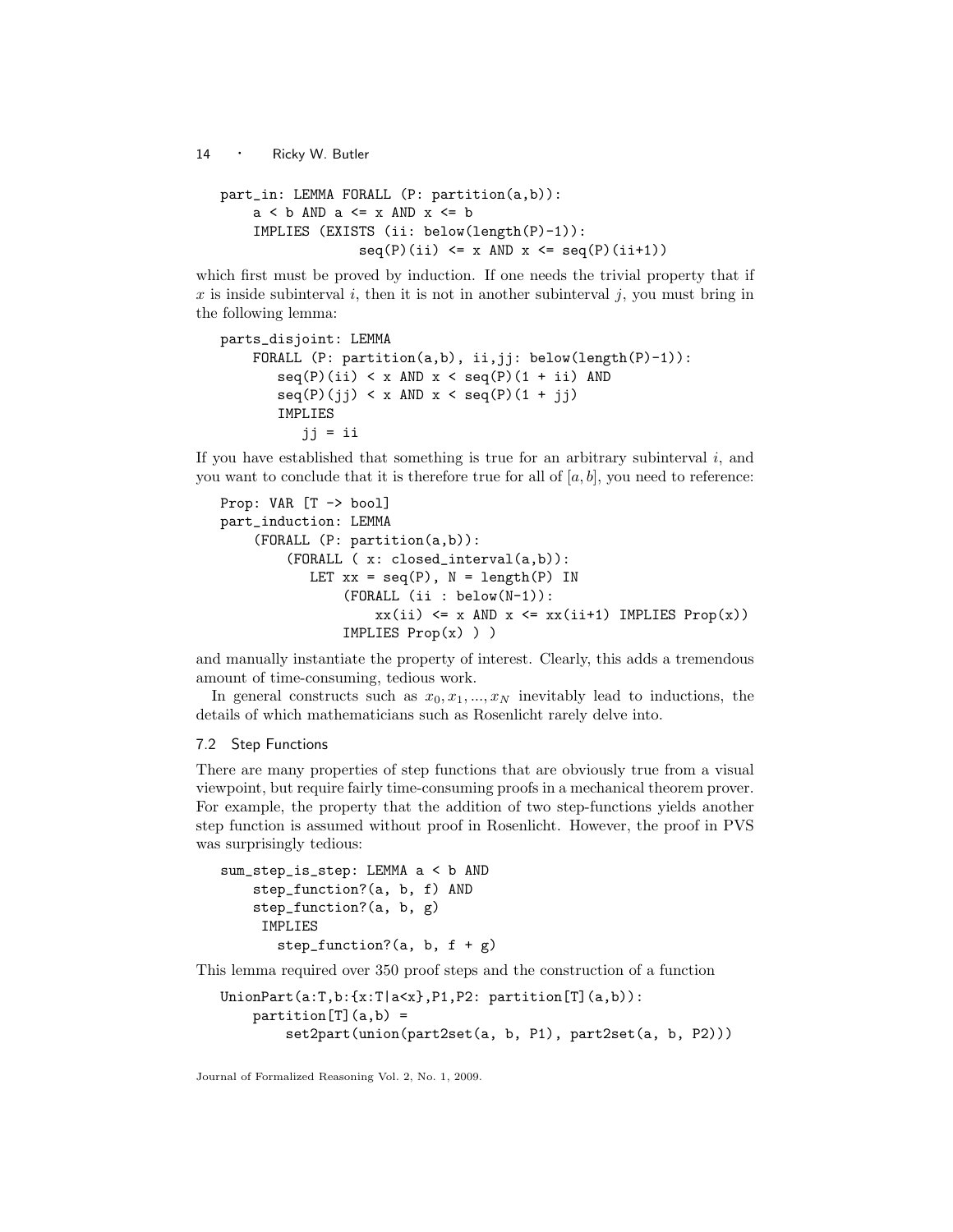that generates a new partition containing all of the  $x_i$ s from the two step functions being added together. All of the trivial properties such as the fact that if an  $x_i$ is a discontinuity point on one of the original step functions then it is also one of the discontinuity points in the generated one must be manually introduced into the proof in order to be used. The obvious property that the nth sub interval of the new partition must be contained within some sub interval of the original partitions is

```
Union_lem: LEMMA
   FORALL (a:T, b: {x:T|a<x}, P1,P2: partition[T](a, b),
           n: below(length(UnionPart(a,b,P1,P2))-1)):
      in_sect?(a,b,UnionPart(a,b,P1,P2),n,x)
      IMPLIES (EXISTS (k: below(length(P1)-1)):
                  seq(P1)(k) \leq UnionPart(a, b, P1, P2)(n) AND
                  UnionPart(a, b, P1, P2)(n+1) \leq seq(P1)(k+1)
```
This property requires a tricky proof using the following maximum:

 $max[length(P1) - 1]$  ({k: below(length(P1) - 1) |  $seq(P1)(k) \leq UnionPart(a, b, P1, P2)'seq(n))$ 

i.e, the largest subinterval index less than n. Similar proofs were needed for the difference of two partitions, the concatenation of two partitions and several other constructions involving step functions.

# 7.3 Complications Due To Working In Type Theory Rather Than Set Theory

One of the most disturbing things about working in type theory rather than set theory is that standard operators such as  $\Sigma$ , are not unique. There are different versions depending upon the domain of the function being summed. For example the summation operator over functions from  $[nat \rightarrow real]$  is sigma [nat] whereas the operator for functions from  $[$ upto $[N]$  -> real] is sigma $[$ upto $[N]$ ] and they are not interchangeable even though upto[N] is a subtype of nat.

Also, restrictions of function domains to subdomains can lead to ugliness involving the PVS prelude restrict/extend functions. For example

```
continuous?[closed_interval[T](seq(PP)(ii), seq(PP)(1 + ii))]
    (restrict[T,
              closed_interval[T](seq(PP)(ii), seq(PP)(1 + ii)),
              real] (f), x)
```
Here the restrict function takes an argument  $f$ , which is a function whose domain is all of the reals, and returns a function whose domain is a closed interval, i.e. closed\_interval[T](seq(PP)(ii), seq(PP)(1 + ii)). Also, one has to deal with a proliferation of different versions of continuous? e.g. continuous? [T](f), continuous?[closed\_interval(a,b)](f), and continuous?[closed\_interval[T]  $(seq(PP)(ii), seq(PP)(1 + ii))$ .

# 8. ILLUSTRATION OF A FULLY MECHANIZED PROOF

As noted before, the complete presentation of a PVS proof of a lemma would require dozens of pages and likely to be of no real interest to the reader. Therefore in this section I merely provide a proof sketch of a theorem from page 123 of Rosenlicht.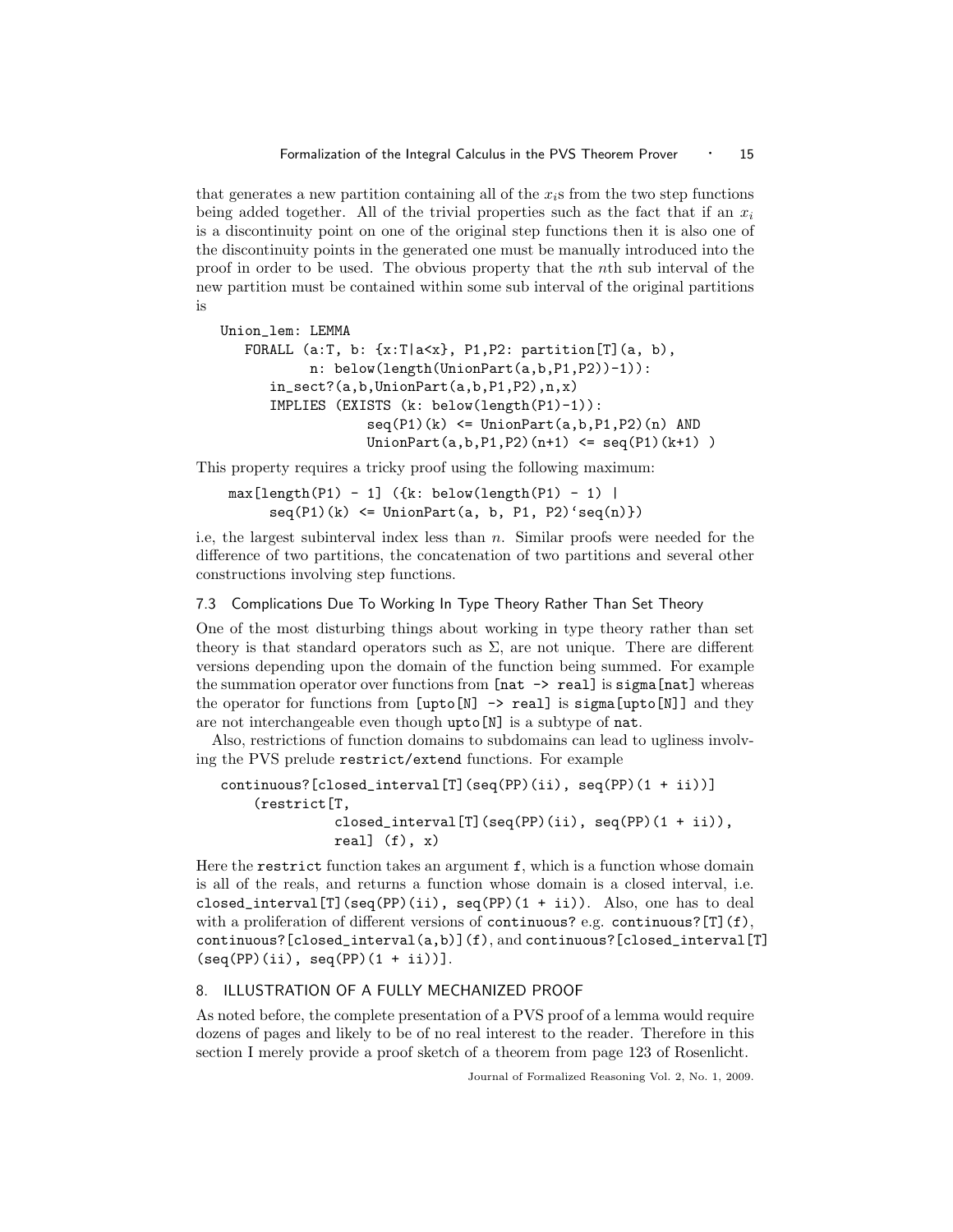#### 8.1 A Continuous Function Is Integrable

Theorem 8.1. If f is a continuous real-valued function on the interval  $[a, b]$  then  $\int_a^b f(x) dx$  exists.

PROOF. We shall prove this theorem by showing that the criterion of the preceding lemma obtains. Since f is uniformly continuous on [a,b], given any  $\epsilon > 0$  we can find a  $\delta$  such that whenever  $x, x'' \in [a, b]$  and  $|x' - x''| < \delta$  then  $|f(x') - f(x'')| <$  $\epsilon/(b-a)$ . Choose any partition  $x_0, x_1, ... x_N$  of [a, b] of width less than  $\delta$ . For each  $i = 1, ..., N$  choose  $x'_i, x''_i \in [x_{i-1}, x_i]$  such that the restriction of f to  $[x_{i-1}, x_i]$ attains a minimum at  $a'_i$  and a maximum at  $x''_i$ . Define step functions  $f_1, f_2$  on  $[a, b]$  by

$$
f_1(x) = \begin{cases} f(x'_i) & \text{if } x_{i-1} < x < x_i, i = 1, \dots, N \\ f(x) & \text{if } x = x_i, i = 0, 1, \dots, N \end{cases}
$$
\n
$$
f_2(x) = \begin{cases} f(x''_i) & \text{if } x_{i-1} < x < x_i, i = 1, \dots, N \\ f(x) & \text{if } x = x_i, i = 0, 1, \dots, N \end{cases}
$$

Then  $f_1(x) \le f(x) \le f_2(x)$  for all  $x \in [a, b]$ . Furthermore for each  $i = 1, ..., N$ we have  $|x'_i - x''_i| \leq x'_i - x''_i < \delta$ , so that  $|f(x'_i) - f(x''_i)| < \epsilon/(b - a)$  and therefore  $f_2(x) - f_1(x) \le \epsilon/(b - a)$  for all  $x \in [a, b]$ . Therefore

$$
\int_{a}^{b} (f_2(x) - f_1(x)) dx < \max\{f_2(x) - f_1(x) : x \in [a, b]\} \cdot (b - a)
$$
\n
$$
\langle \frac{\epsilon}{b - a} \cdot (b - a) \rangle = \epsilon
$$

 $\Box$ 

#### 8.2 Formal Proof Sketch of This Theorem

The Informal proof is 16 lines in Rosenlicht. The Formal PVS proof is over 1200 lines long (not counting the auxiliary lemmas and TCCs). The PVS proof script (i.e. M-x edit-proof) is 417 command lines and the proof trace is over 8000 lines long. Here are some highlights of this formal proof. The formal proof begins with

```
{-1} a < b
{-2} FORALL (x: closed_interval(a, b)): continuous?(f, x)
  |-------
{1} integrable?(a, b, f)
```
The negatively labeled formulas are assumptions, the positively labeled formula is the goal. We use a lemma that establishes that f is uniformly continuous and obtain

```
[-1] uniformly_continuous?(LAMBDA (s: closed_interval[T](a, b)):
                              f(s),
                            {xx: closed_interval[T](a, b) | TRUE})
[-2] a < b
[-3] FORALL (x: closed_interval(a, b)): continuous?(f, x)
```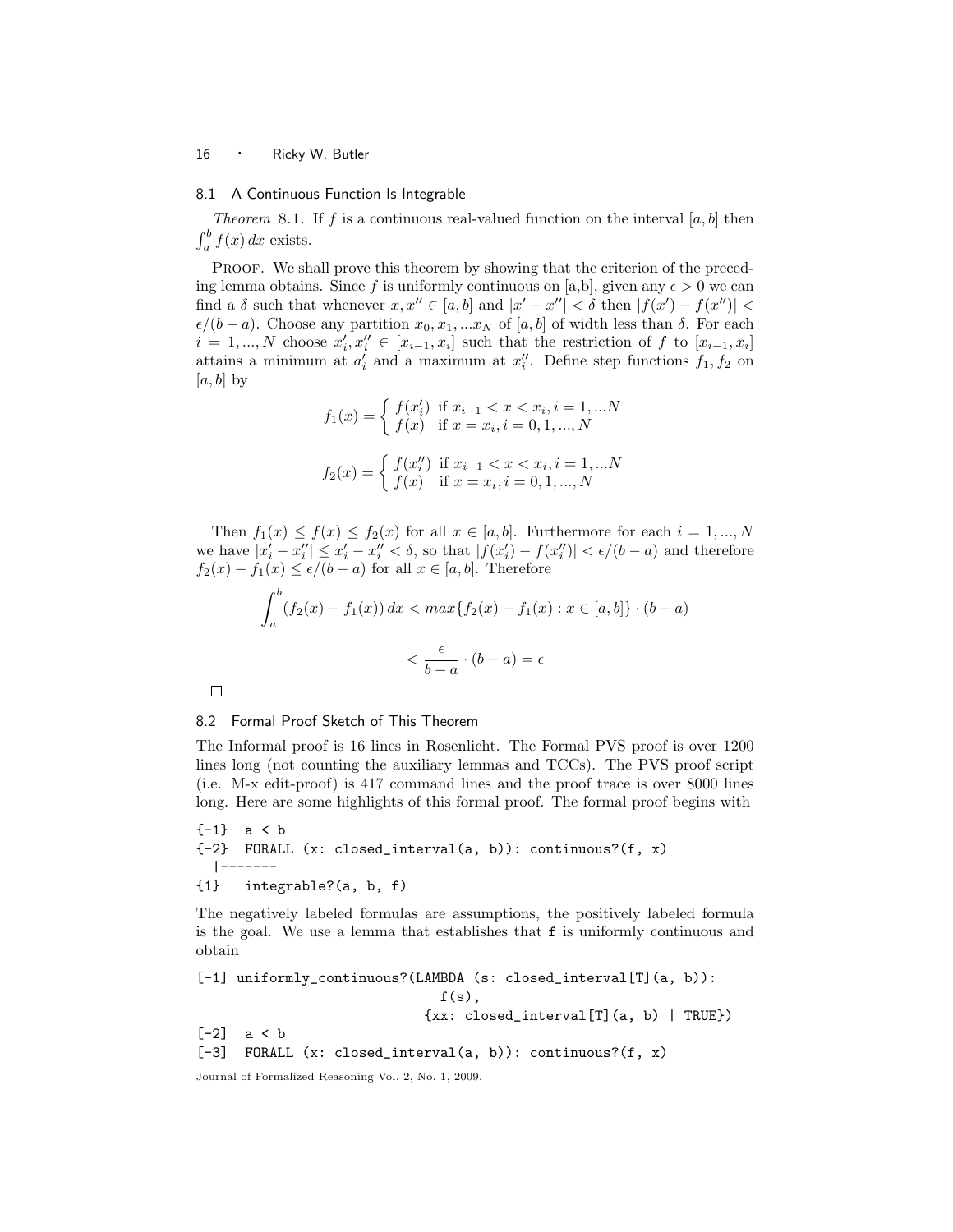|-------

[1] integrable?(a, b, f)

We rewrite with the lemma step\_to\_integrable and the goal becomes:

```
{1} EXISTS (f1, f2: [T -> real]):
             step_function?(a, b, f1) AND step_function?(a, b, f2)
         AND FORALL (xx: closed_interval[T](a, b)):
              f1(xx) \le f(xx) AND f(xx) \le f2(xx)AND integrable?(a, b, f2 - f1)
         AND integral(a, b, f2 - f1) < eps
```
We instantiate f1 and f2 with fmin and fmax defined as follows

```
min_x(a:T,b:\{x:T|a<x\}, f: fun_count_of(a,b)):
          {mx: T | a \leq mx AND mx \leq b AND}(FORALL (x: T): a \leq x AND x \leq b IMPLIES
                                       f(mx) \leq f(x))max_x(a:T,b: {x:T|a<x}, f: fun_count_of(a,b)):
          \{mx: T \mid a \leq mx \text{ AND } mx \leq b \text{ AND}(FORALL (x: T): a \leq x AND x \leq b IMPLIES
                                        f(mx) \geq f(x))fmin(a:T,b:\{x:T|a\leq x\},P: partition(a,b), f: fun_cont_on(a,b)):
   {ff: [T \rightarrow real] | LET xx = seq(P) IN}FORALL (ii : below(length(P)-1)):
         FORALL (x: T): (xx(ii) < x AND x < xx(ii+1) IMPLIES)ff(x) = f(min_x(xx(ii),xx(ii+1),f))) AND
                          ((xx(ii) = x \tOR x = xx(ii+1)) \tIMPLIES\mathtt{ff}(\mathtt{x}) = \mathtt{f}(\mathtt{x}))\}fmax(a:T,b:{x:T|a<x},P: partition(a,b), f: fun_cont_on(a,b)):
   {ff: [T \rightarrow real] | LET xx = seq(P) IN
     FORALL (ii : below(length(P)-1)):
         FORALL (x: T): (xx(ii) < x AND x < xx(ii+1) IMPLIESff(x) = f(max_x(xx(ii),xx(ii+1),f))) AND
                          ((xx(ii) = x \tOR x = xx(ii+1)) \tIMPLIES
```
 $ff(x) = f(x))$ 

These leaves us with the following goal:

```
{1} step_function?(a, b, fmin(a, b, PP, f))
      AND step_function?(a, b, fmax(a, b, PP, f))
      AND FORALL (xx: closed_interval[T](a, b)):
            fmin(a, b, PP, f)(xx) \leq f(xx) AND
             f(xx) \leq fmax(a, b, PP, f)(xx)AND integrable?(a, b,
                      fmax(a, b, PP, f) - fmin(a, b, PP, f))AND integral(a, b,
```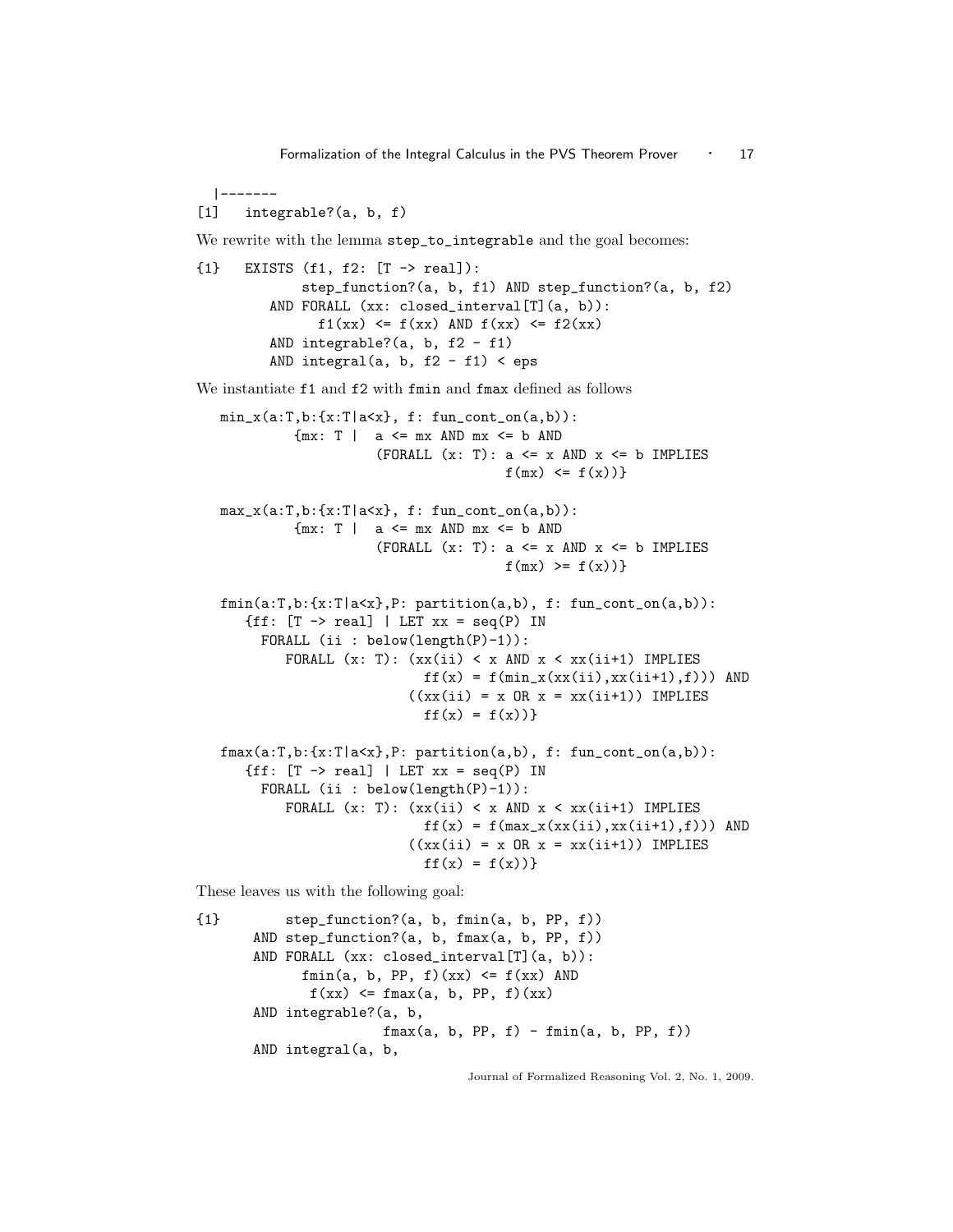$fmax(a, b, PP, f) - fmin(a, b, PP, f))$ < eps

Next, we demonstrate that fmin and fmax are indeed step functions. And then seek to establish each of the remaining conjuncts. Let's look at just one of the obligations:

fmin(a, b, PP, f)(xx)  $\leq f(xx)$ 

To prove this we get the definition of fmin and bring in part\_induction:

```
{-1} FORALL (Prop: [T -> bool], a, b: T, P: partition[T](a, b),
              x: closed_interval[T](a, b)):
        LET xx: [below[P'length] \rightarrow closed_interval[T](a, b)] = seq(P),
            N = length(P)IN
          (FORMLL (ii: below(N - 1)):
             xx(i) \leq x AND x \leq xx(i + 1) IMPLIES Prop(x)IMPLIES Prop(x)
[-2] FORALL (ii: below(length(PP) - 1)):
        FORALL (x: T):
          (seq(PP)(ii) < x AND x < seq(PP)(1 + ii) IMPLIES
            fmin(a, b, PP, f)(x) =f(min_x(seq(PP)(ii), seq(PP)(1 + ii), f)))AND
           ((seq(PP)(ii) = x \tOR x = seq(PP)(1 + ii)) \tIMPLIESfmin(a, b, PP, f)(x) = f(x)[-3] a < b
  |-------
[1] fmin(a, b, PP, f)(xx) \leq f(xx)Provide the property for the induction
   (inst -1 "(LAMBDA x: fmin(a, b, PP, f)(x) <= f(x))"
            "a" "b" "PP" "xx")
obtaining
[-1] seq(PP)(ii) <= xx
[-2] xx <= seq(PP)(1 + ii)
{-3} (seq(PP)(ii) < xx AND xx < seq(PP)(1 + ii) IMPLIES
        fmin(a, b, PP, f)(xx) =f(min_x[T](seq(PP)(ii), seq(PP)(1 + ii), f)))
```

```
AND
       ((seq(PP)(ii) = xx \tOR xx = seq(PP)(1 + ii)) \tIMPLIESfmin(a, b, PP, f)(xx) = f(xx)[-4] a < b
  |-------
```
[1]  $fmin(a, b, PP, f)(xx) \le f(xx)$ 

If  $seq(PP)(ii) < xx$  then the result follows quickly from the definition of  $min_x$ . But we have to also deal with the cases where  $seq(PP)(ii) = xx$  or  $seq(PP)(1+ii) = xx$ , which I will pass over here.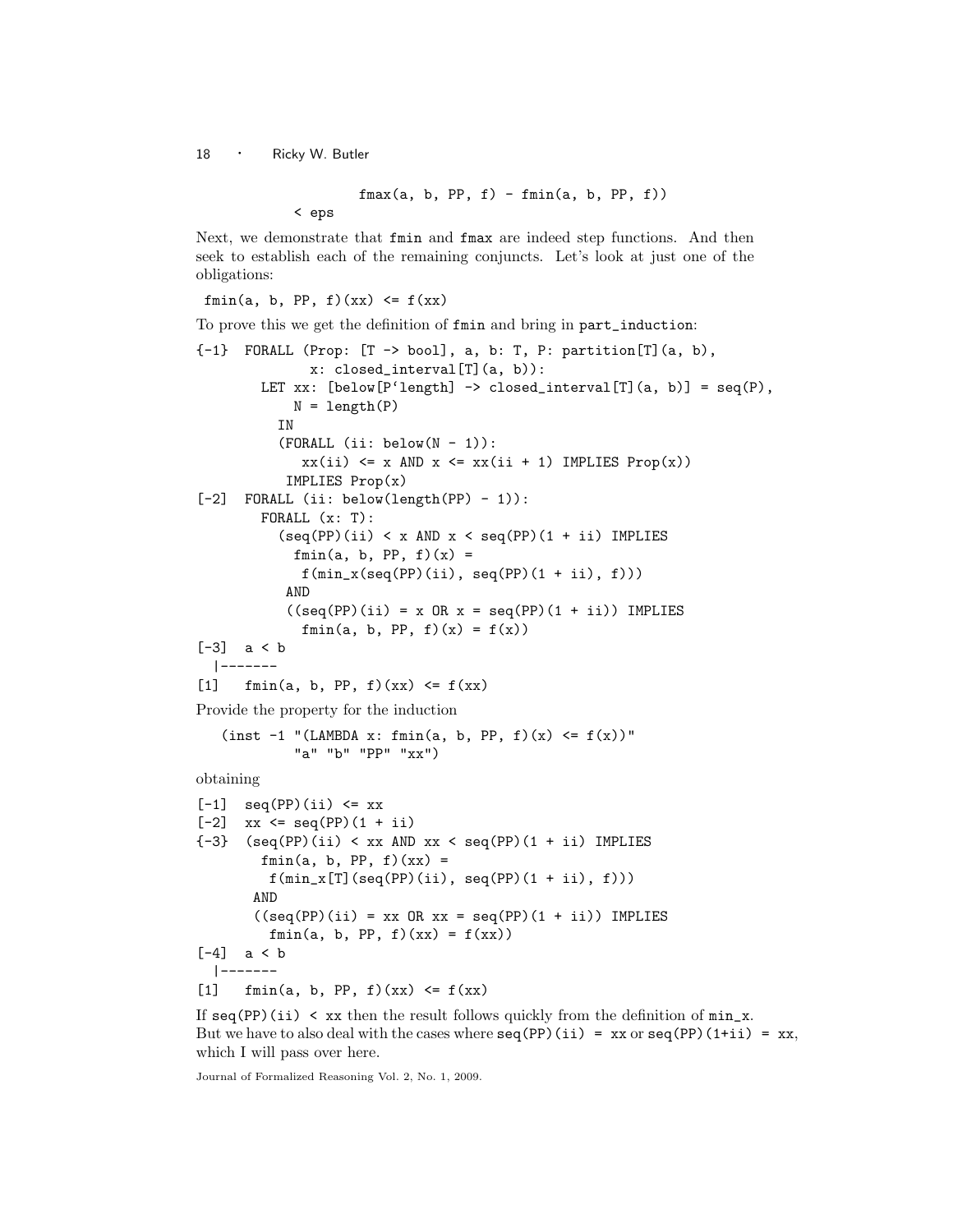```
Once we have established the integrability of
       fmax(a, b, PP, f) - fmin(a, b, PP, f)we need to establish:
   integral(a,b, fmax(a,b, PP, f) - fmin(a,b, PP, f)) < eps.In the prover, we have:
[-1] integrable?(a, b,
                  fmax(a, b, PP, f) - fmin(a, b, PP, f))[-2] step_function?(a, b, fmax(a, b, PP, f))
[-3] step_function?(a, b, fmin(a, b, PP, f))
[-4] eq_partition(a, b, 2 + floor((b - a) / delta)) = PP
[-5] FORALL (x,y:
                 (LAMBDA (t: real):
                   IF T_{pred}(t) AND a \leq t AND t \leq b THEN TRUE
                   ELSE FALSE
                   ENDIF)):
        abs(x - y) < delta IMPLIES
         abs(f(x) - f(y)) < (eps / 2) / (b - a)
[-6] a < b
[-7] FORALL (x: closed_interval(a, b)): continuous?(f, x)
  |-------
{1} integral(a,b,fmax(a, b, PP, f)-fmin(a,b,PP,f))
       < eps
```
Using the a lemma about partitions with equal sub-intervals, we have

```
{-1} width(a, b,
             eq_partition(a, b, 2 + \text{floor}((b - a) / \text{delta})))= (b - a) / (1 + float((b - a) / delta))
```
with some algebraic manipulations we obtain:

```
[-2] width(a, b, PP) < delta
```
Using lemma integral\_bound\_abs we get

```
{-1} (a < b AND
     integrable?(a, b,
                  fmax(a, b, PP, f) - fmin(a, b, PP, f))AND
       (FORALL (x: closed_interval[T](a, b)):
         abs((fmax(a, b, PP, f) - fmin(a, b, PP, f))(x)) <=
           eps / (2 * (b - a))))
      IMPLIES
      abs(integral(a, b,
                    fmax(a, b, PP, f) - fmin(a, b, PP, f)))\leq eps / (2 * (b - a)) * (b - a)[-2] width(a, b, PP) < delta
[-3] integrable?(a, b,
                  fmax(a, b, PP, f) - fmin(a, b, PP, f))
```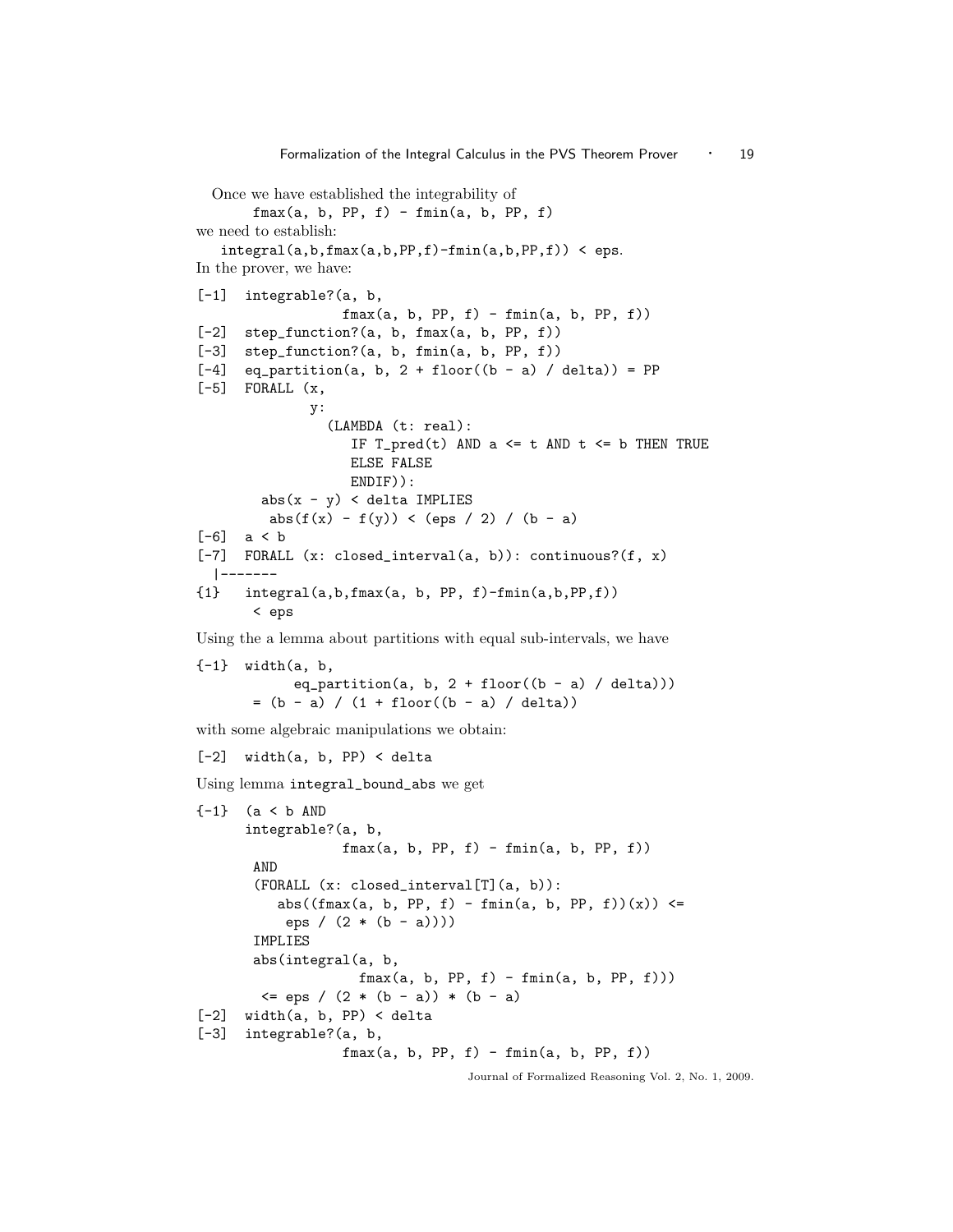```
20 · Ricky W. Butler
[-4] step_function?(a, b, fmax(a, b, PP, f))
[-5] step_function?(a, b, fmin(a, b, PP, f))
[-6] FORALL (x,y:
                (LAMBDA (t: real):
                   IF T_{pred}(t) AND a \leq t AND t \leq b THEN TRUE
                   ELSE FALSE
                   ENDIF)):
        abs(x - y) < delta IMPLIES
         abs(f(x) - f(y)) < (eps / 2) / (b - a)
[-7] a < b
[-8] FORALL (x: closed_interval(a, b)): continuous?(f, x)
  |-------
[1] integral(a,b,fmax(a, b, PP, f)-fmin(a, b, PP, f))
       < eps
```
The uniform continuity result [-6] is used to establish

```
abs(MAX_x - MIN_x) < delta IMPLIESabs(f(MAX_x) - f(MIN_x)) < (eps / 2) / BMA
```
(Note: this occurs as the following subcase:

```
continuous_integrable.1.1.1.1.1.1.1.1.1.2.1.1.1.2.1.1.2.1.1.1.1
```
which provides a sense of the complexity of this proof.) Further manipulation enables us to simply (-1) to:

```
{-1} abs(integral(a, b,
                   fmax(a, b, PP, f) - fmin(a, b, PP, f)))\leq eps / (2 * BMA) * BMA
```
where BMA = "b-a, from which the subgoal follows from properties about abs. The complete proof trace is 8000 lines long.

The PVS proof follows the informal proof very closely. However, things taken for granted in a pencil and paper proof such as the following

```
[-1] seq(PP)(ii) <= MIN_x
[-2] MIN_x <= seq(PP)(1 + ii)
[-3] seq(PP)(ii) <= MAX_x
[-4] MAX<sub>-X</sub> <= seq(PP)(1 + ii)
 |-------
[1] abs(MAX_x - MIN_x) \leq seq(PP)(1 + ii) - seq(PP)(ii)
```
must be proven in detail in a fully formal proof. Fortunately, this is example of where the automation provided by PVS decision procedures is helpful. The PVS strategy (grind) automatically opens up the abs function, performs the case analysis and finishes off the inequality reasoning automatically. But the (grind) command cannot handle something simple like

[-1] a < b |-------  ${1}$  (b - a) / delta > 0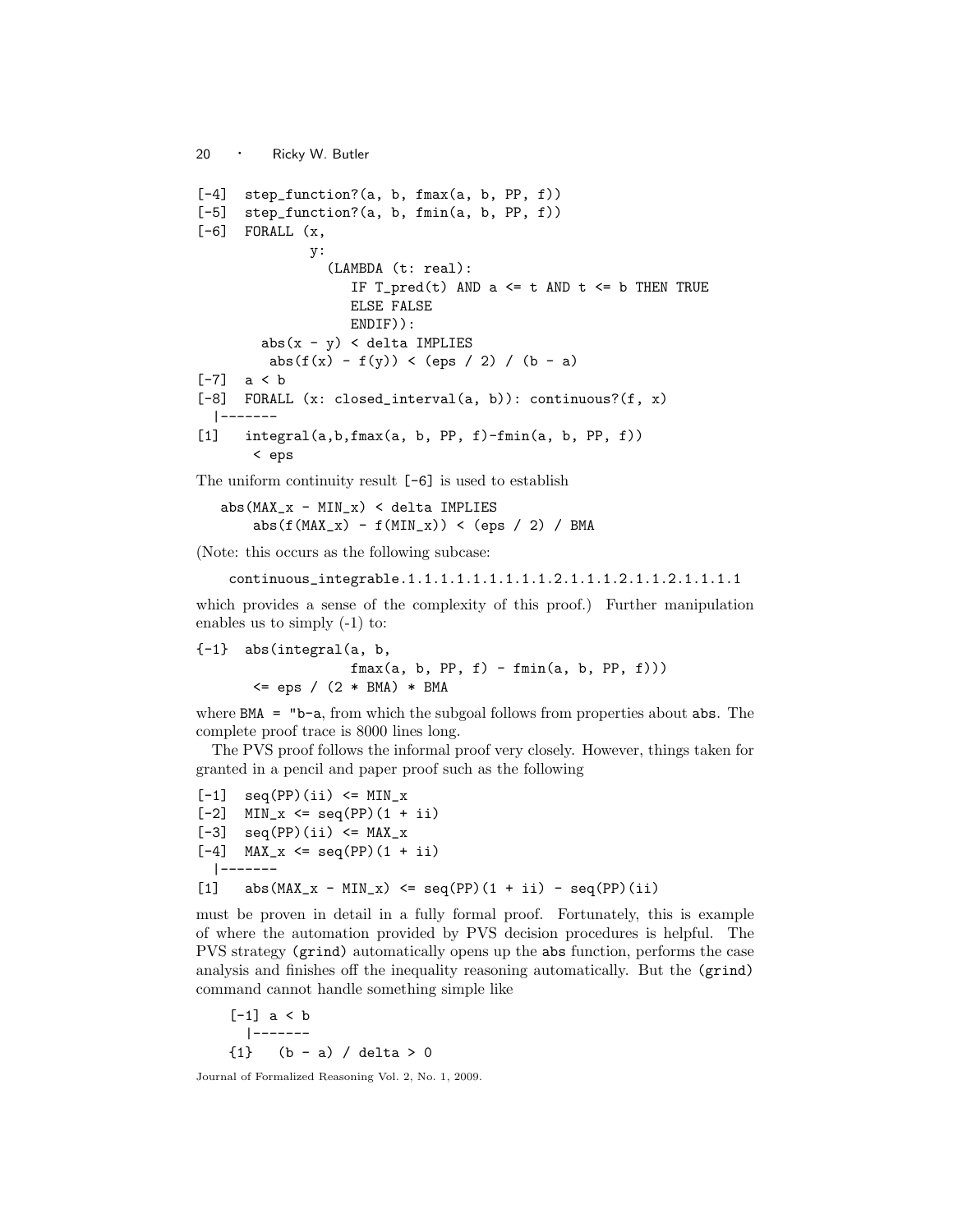because of the nonlinear division by delta. Here the user of the prover must augment (grind) with some automatic rewriting using a built-in set of rewrite rules for the reals, i.e. (grind-reals). Alternatively the user could manually issue the command (mult-by 1 "delta") to finish off this subgoal. The author believes that the automation in PVS is very beneficial and simplifies many aspects of the proof process. There is no doubt that future advances in automated reasoning will make mechanized proving closer to pencil and paper proofs. But we are still far from that goal at this time. Mathematics students would no doubt quickly become frustrated with some of the low-level manipulations that are required. However, there are places where the mechanical rigor is eye-opening. For example, the multiple layers of quantification that naturally occur in epsilon-delta proofs must be dealt with explicitly in a mechanical proof. The quantifiers must be instantiated in a very precise order and no hand-waving is allowed. This is highly educational.

Fortunately progress has been made in recent years in the capabilities of PVS to algebraically manipulate formulas over the reals [Di 02]. These capabilities eliminate the need to manually invoke lemmas about the field properties of the real numbers. Also, high-level strategies such as Field have been developed that automatically eliminate divisions from a formula  $[Mu\tilde{n}01]$  and thus can automatically solve many non-linear formulas. These manipulation tools were extremely valuable in the formalization of the Riemann integral.

# 9. EXAMPLE OF PROOF DEFICIENCY IN ROSENLICHT

The proofs in Rosenlicht are remarkably complete and well documented. Nevertheless, it is not unusual to encounter special cases that are not covered in the book. Here is an example of such a deficiency taken from page 114 and 115.

Theorem 9.1. Let  $\alpha, \beta \in [a, b]$  with  $\alpha < \beta$ . Let  $f : [a, b] \rightarrow \Re$  be defined by

$$
f(x) = \begin{cases} 1 & \text{if } x \in (\alpha, \beta) \\ 0 & \text{if } x \in [a, b], x \notin (\alpha, \beta) \end{cases}
$$

Then

$$
\int_{a}^{b} f(x) \, dx = \beta - \alpha
$$

PROOF. Let  $x_0, x_1, ..., x_N$  be a partition of  $[a, b]$  of width less than  $\delta$  and consider a Riemann sum for  $f$  corresponding to this partition, say

$$
S = \sum_{i=1}^{N} f(x_i')(x_i - x_{i-1})
$$

where  $x_{i-1} \leq x'_{i} \leq x_{i}$  for each  $i = 1, 2, ..., N$ . Since  $f(x'_{i})$  is 1 or 0 according as the point  $x_i'$  is in the open interval  $(\alpha, \beta)$  or not, we have

$$
S = \sum^* (x_i - x_{i-1})
$$

the asterisk indicating that we include in the sum only those *i* for which  $x'_i \in (\alpha, \beta)$ . Now choose  $p, q$  from among the  $i = 1, 2, ..., N$  such that

$$
x_{p-1}\leq \alpha
$$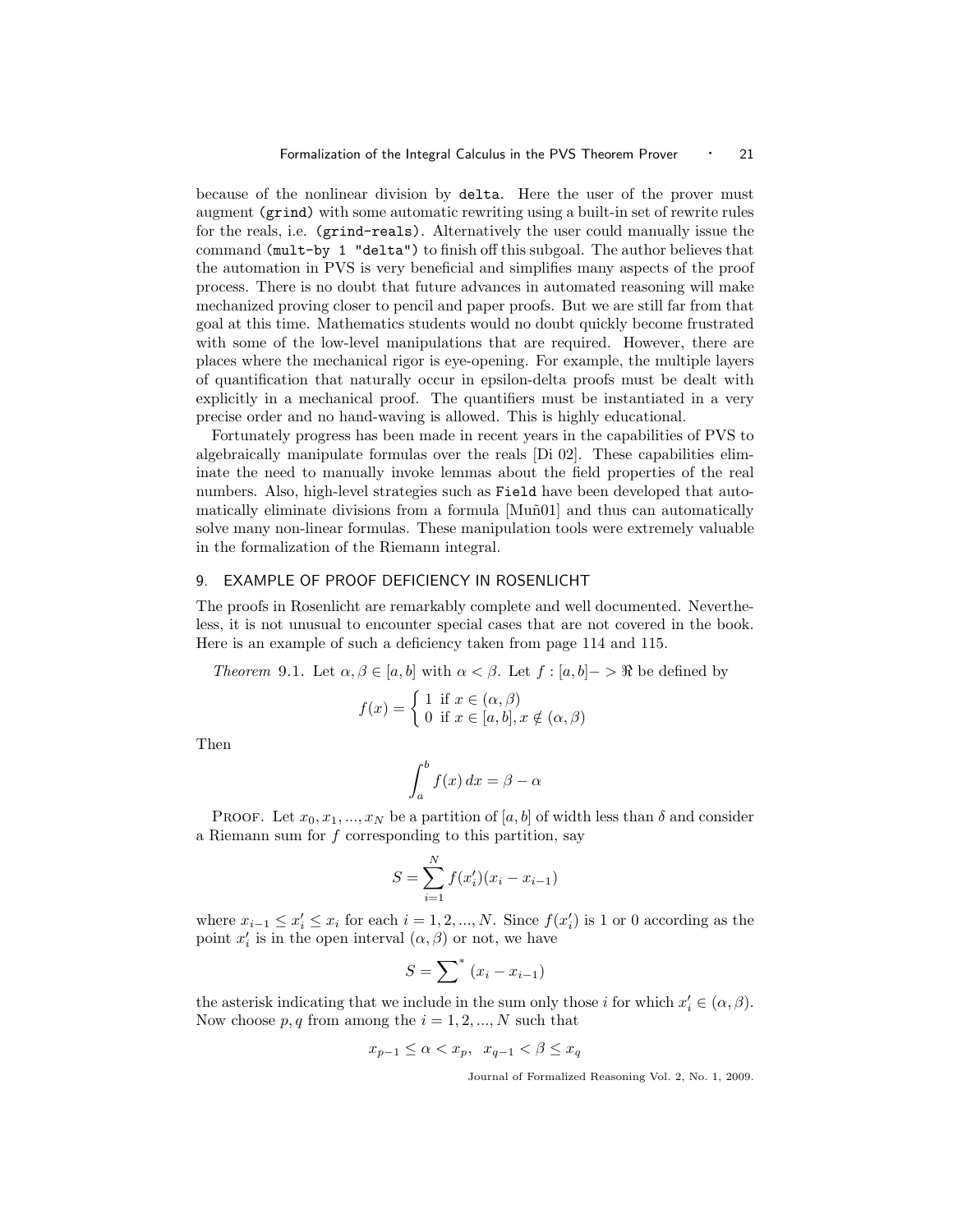But this step overlooks the possibility that all of the  $x_i$  may fall outside of  $(\alpha, \beta)$ . The proof is repairable, but this case must be dealt with explicitly. The PVS theorem prover required that all of the details of this case be supplied. However, these details were not included in the Rosenlicht text. Admittedly this would clutter up the text book, but a complete formal proof must cover it. Another special case is when  $N$  is 3 or less for which the above construction again fails. Later in the proof the following fact is used  $p + 1 \leq q - 1$ . But this is not possible if N is very small.

# 10. PRACTICAL USE

All of these theories have been incorporated into the NASA PVS analysis library which is available at

```
http://shemesh.larc.nasa.gov/fm/ftp/larc/PVS-library/pvslib.html.
```
The PVS analysis library has been used to verify a preliminary version of an automated concept of operations for regional airports [CGBK04]. The Riemann Integral has also been used to construct all of the trigonometric functions by starting with the integral definition of arc-tangent:

$$
atan(x)=\int_0^x\frac{1}{1+t^2}dt
$$

or in PVS notation

```
atan_deriv_fn(t:real):posreal = 1/(1+t*t)
```

```
atan_value(x:real): real = Integral[real](0,x,atan_deriv_fn)
```
The trigonmetric functions are often used in the formal definition and verification of air-traffic management algorithms. Originally we had constructed the trigonometry libraries using axioms. When David Lester of Manchester University took on the task of developing foundational definitions for the trigonmetric functions and proving the axioms we have created, he found several errors in them. Although these axioms were extracted from classic trigonometry text books, errors were made in the formal specification of the inverse trigonmetric functions. So we are now strong contenders that formal verifications should not rely on axiomatic constructions that have not been formally proven to be correct.

# 11. CONCLUSION

A formalization of the integral calculus in the PVS theorem prover has been completed. The theory and proofs were based on Rosenlicht's classic text on real analysis and follow the traditional epsilon-delta method. The goal of this work was to provide a practical set of PVS theories that could be used for verification of hybrid systems that arise in air traffic management systems and other aerospace applications. All of the basic linearity, integrability, boundedness, and continuity properties of the integral calculus were proven. The work culminated in the proof of

 $\Box$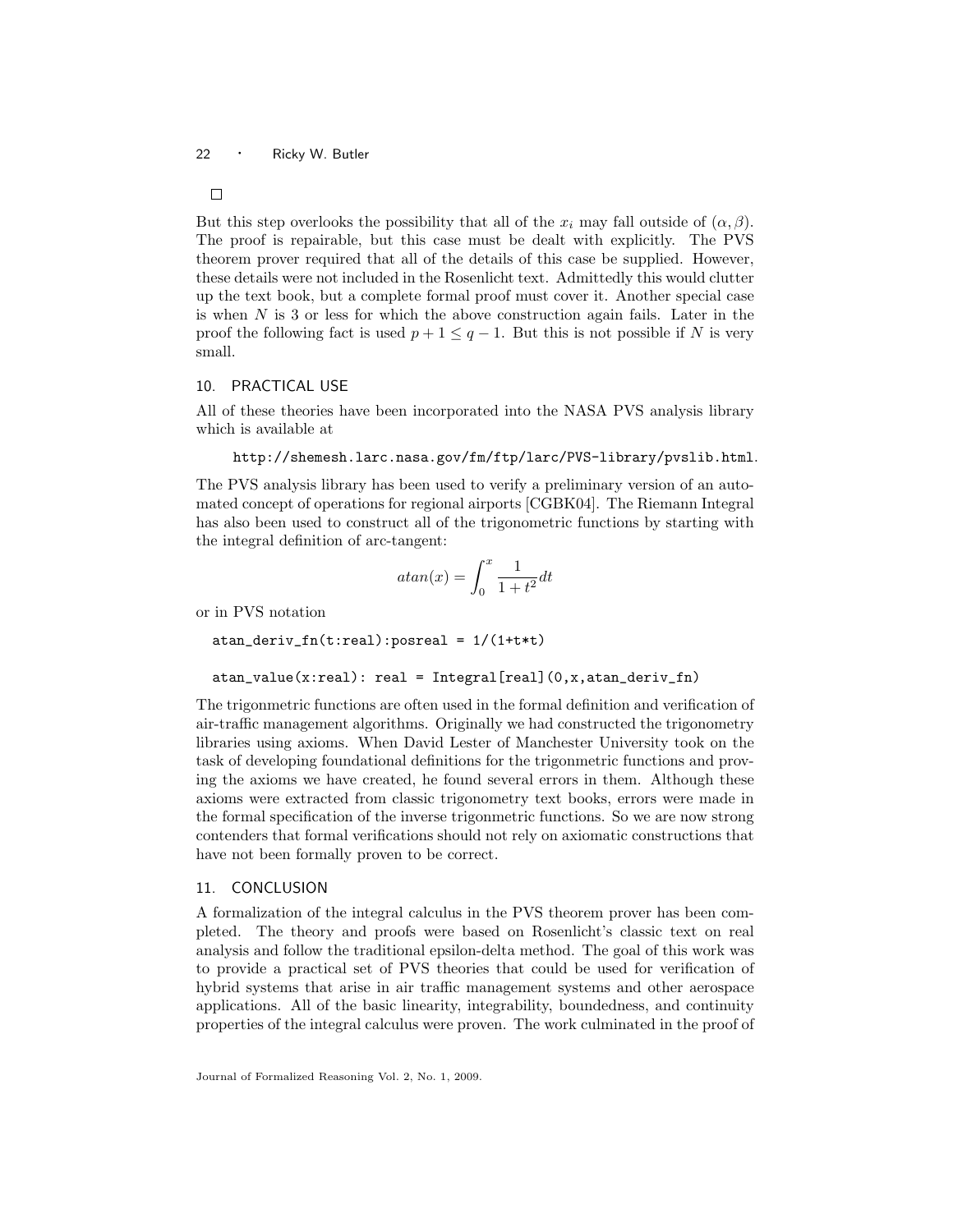the Fundamental Theorem Of Calculus. There is a brief discussion about why mechanically checked proofs are so much longer than standard mathematics textbook proofs.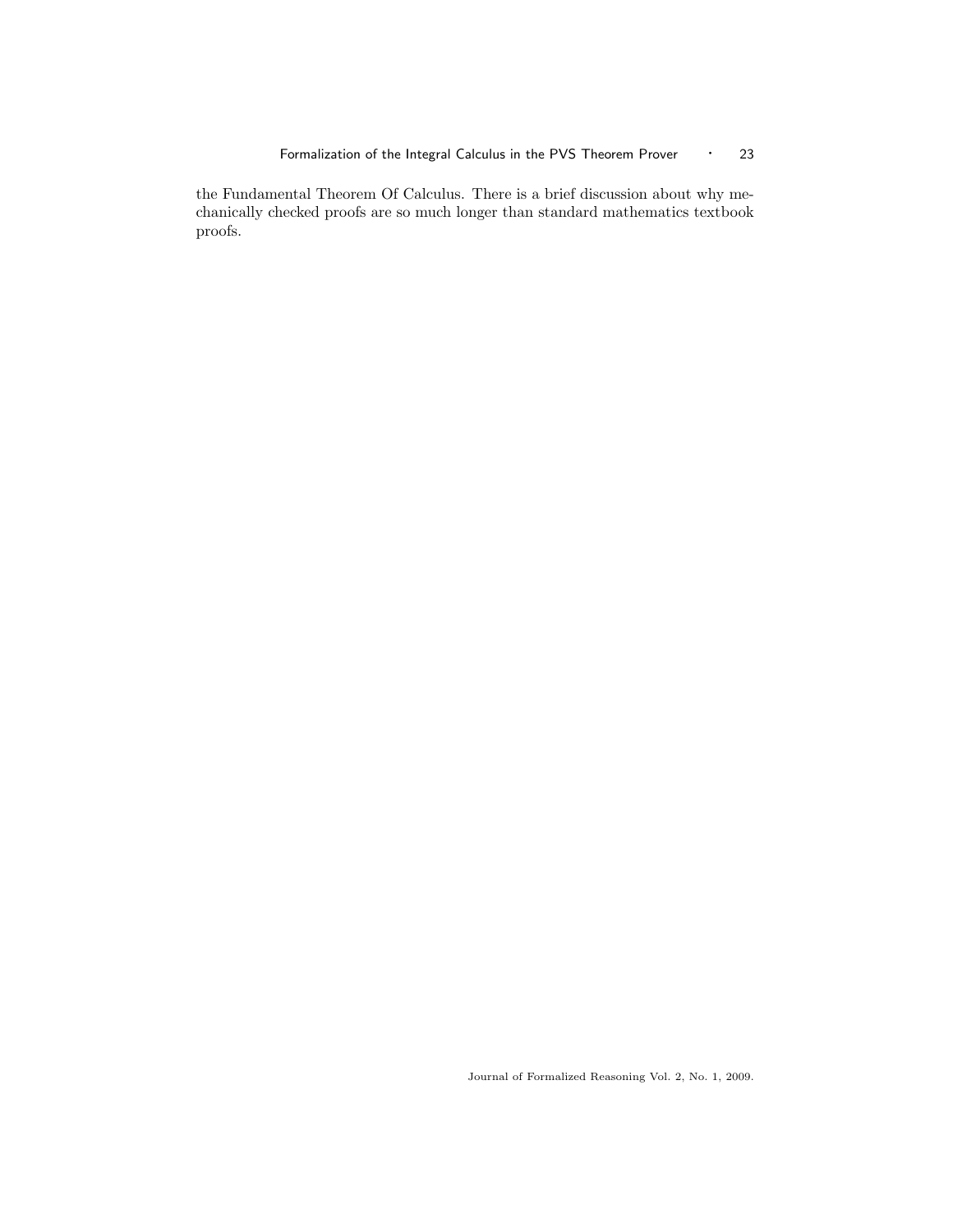# A. USER GUIDE

It is expected that most users of this formalization of the integral, will only need the theorems in two PVS theories: integral and fundamental\_theorem. Here is a quick reference guide to these theorems:

| Theorem                                                                     | Lemma Name                |  |
|-----------------------------------------------------------------------------|---------------------------|--|
|                                                                             | Integral_a_to_a           |  |
| $\frac{\int_a^a f(x) dx = 0}{\int_a^b c dx = c * (b - a)}$                  | Integral_const_fun        |  |
| $\int_b^a f(x) dx = - \int_a^b f(x) dx$                                     | Integral_rev              |  |
| $\int_a^b cf(x) dx = c \int_a^b f(x) dx$                                    | Integral_scal             |  |
| $\int_{a}^{b} f(x) + g(x) dx = \int_{a}^{b} f(x) dx + \int_{a}^{b} g(x) dx$ | Integral_sum              |  |
| $\int_{a}^{b} f(x) - g(x) dx = \int_{a}^{b} f(x) dx - \int_{a}^{b} g(x) dx$ | Integral_diff             |  |
| $\int_a^b f \text{ WITH } [(y) := yv] dx = \int_a^b f dx$                   | Integral_chg_one_pt       |  |
| $f(x) \geq 0 \supset \int_a^b f dx \geq 0$                                  | Integral_ge_0             |  |
| $ f(x)  < M \supset   \int_a^a f(x) dx   \le M * (b - a)$                   | Integral_bounded          |  |
| f integrable $\supset  f(x)  < B$                                           | Integrable_bounded        |  |
| f continuous $\supset f$ integrable                                         | continuous_Integrable?    |  |
| $\int_a^b f(x)dx + \int_b^c f(x)dx \int_a^c f(x)dx$                         | Integral_split            |  |
| For step function $f: \int_a^b f(x) dx = \sum_{i=1}^n c_i (x_i - x_{i-1})$  | step_function_on_integral |  |
| $F = \int_a^x dt \supset F' = f$                                            | fundamental1              |  |
| $\int_{a}^{b} f(t) dt = F(b) - F(a)$                                        | fundamental3              |  |

The theory was first developed for integrals where  $a < b$ . These results are distributed over a number of PVS theories:

| Lemma Name                          | Theory           |
|-------------------------------------|------------------|
| integral_const_fun                  | integral_prep    |
| integral_scal                       | integral_prep    |
| integral_sum                        | integral_prep    |
| integral_diff                       | integral_prep    |
| integral_chg_one_pt                 | integral_prep    |
| integral_ge_0                       | integral_prep    |
| integrable_bounded                  | integral_bounded |
| continuous_integrable integral_cont |                  |
| integral_split                      | integral_split   |
| step_function<br>_on_integral       | integral_step    |
|                                     |                  |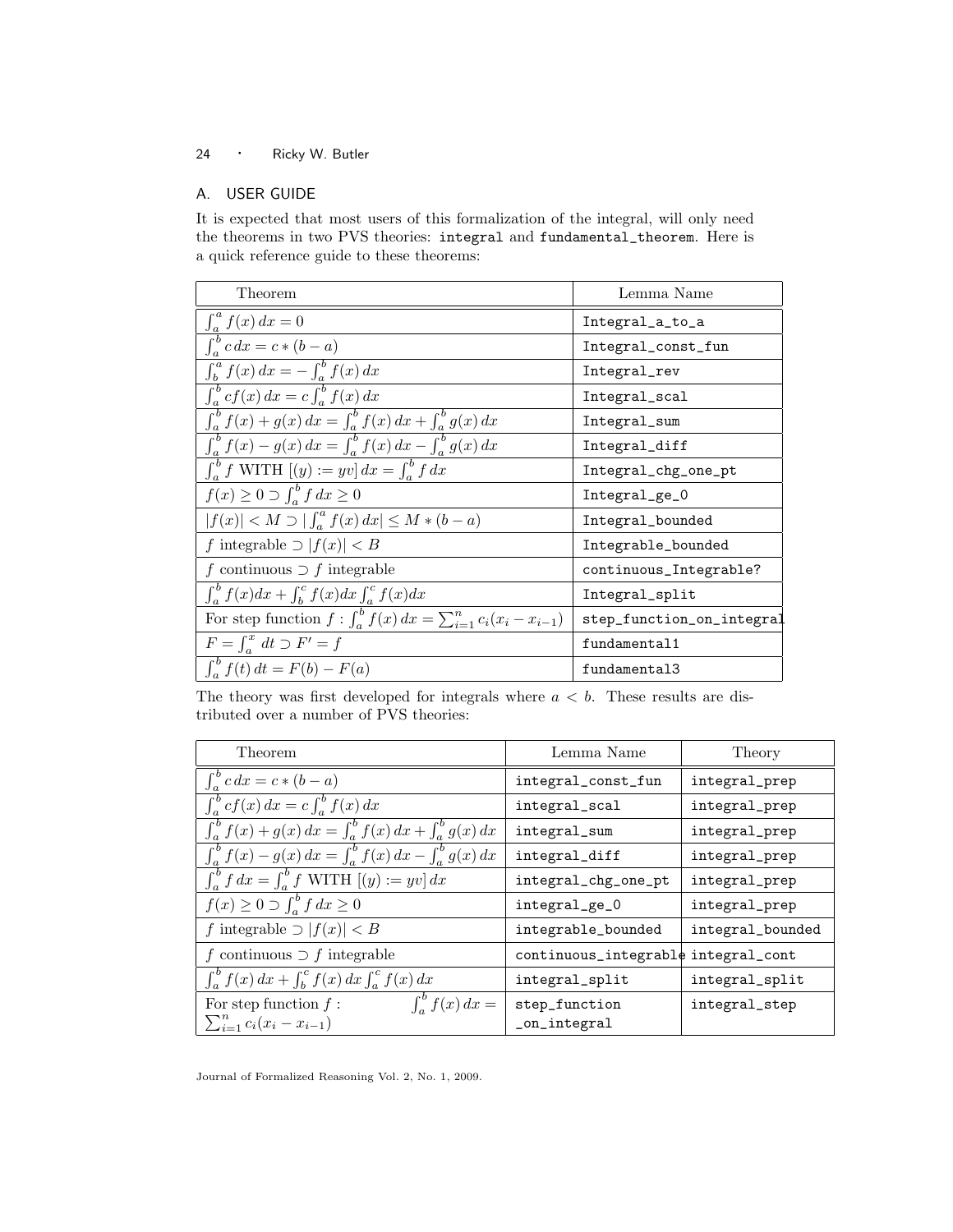References

- [CF04] L. Cruz-Filipe. Constructive Real Analysis: a Type-Theoretical Formalization and Applications. PhD thesis, University of Nijmegen, April 2004.
- [CGBK04] Victor A. Carreno, Hanne Gottliebsen, Ricky Butler, and Sara Kalvala. Formal modeling and analysis of a preliminary small aircraft transportation system (SATS) concept. NASA Technical Memorandum NASA/TM-2004-212999, NASA, March 2004.
- [CM00] V. Carreño and C. Muñoz. Aircraft trajectory modeling and alerting algorithm verification. In Theorem Proving in Higher Order Logics: 13th International Conference, TPHOLs 2000, volume 1869 of Lecture Notes in Computer Science, pages 90–105, 2000. An earlier version appears as report NASA/CR-2000-210097 ICASE No. 2000-16.
- [Di 02] Ben L. Di Vito. A pvs prover strategy package for common manipulations. NASA Technical Memorandum 2002-211647, NASA Langley Research Center, Hampton, VA, April 2002.
- [DMG01] Gilles Dowek, Cesar Munoz, and Alfons Geser. Tactical conflict detection and resolution in a 3-D airspace. In 4th  $USA/Europe$  Air Traffic Management R&D Seminar, Santa Fe, pages 3–7, December 2001.
- [Dut96] Bruno Dutertre. Elements of mathematical analysis in pvs. In Theorem Proving in Higher Order Logics: 9th International Conference, TPHOLs '96, volume 1125, pages 141–156, Turku, Finland, 1996. Springer-Verlag.
- [Fle00] Jacques D. Fleuriot. On the mechanization of real analysis in isabelle/hol. In Theorem Proving in Higher Order Logics: 13th International Conference, TPHOLs 2000, Lecture Notes in Computer Science, volume 1869, 2000. Available at http://homepages.inf.ed.ac.uk/bundy/projects/phd/nsa.html.
- [Har98] John Harrison. Theorem Proving with the Real Numbers. Springer-Verlag, 1998.
- [Muñ01] Cesar A. Muñoz. Real automation in the field. Technical Report NASA/CR-2001-211271, ICASE-NASA Langley, NASA LaRC,Hampton VA 23681-2199, USA, December 2001.
- [ORS92] Sam Owre, John M. Rushby, and Natarajan Shankar. PVS: A prototype verification system. In Deepak Kapur, editor, 11th International Conference on Automated Deduction (CADE), volume 607 of Lecture Notes in Artificial Intelligence, pages 748–752, Saratoga, NY, June 1992. Springer Verlag.
- [QED04] ftp://info.mcs.anl.gov/pub/qed/manifesto, May 2004.
- [Ric03] Stefan Richter. Formalizing integration theory, with an application to probabilistic algorithms, May 2003. Diploma Thesis, Technische Universitat Munchen, Department of Informatics, Available at http://wwwlti.informatik.rwth-aachen.de/ richter/papers/index.html.
- [Ros68] Maxwell Rosenlicht. Introduction to Analysis. Scott, Foresman and Company, 1968.